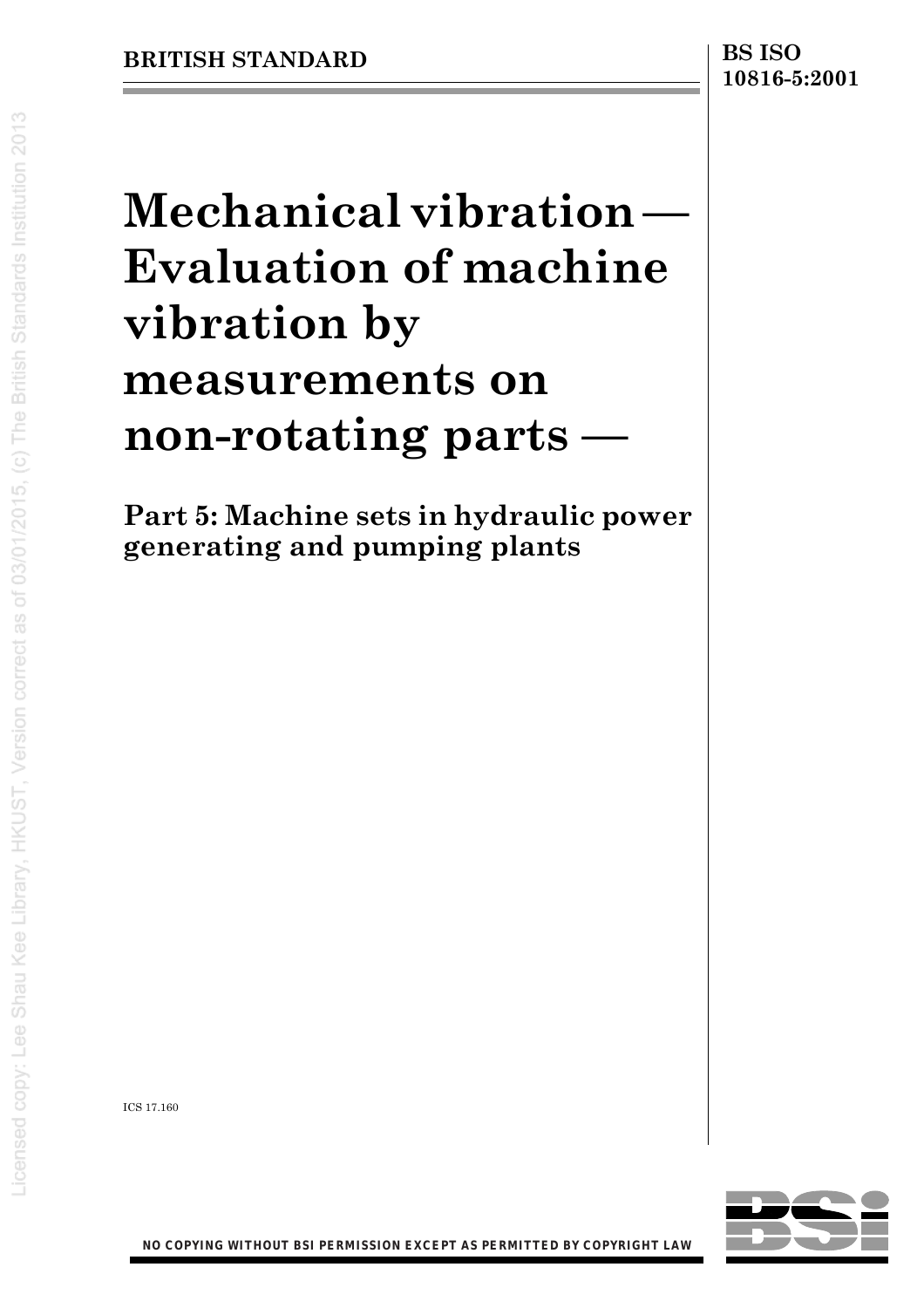## **National foreword**

This British Standard reproduces verbatim ISO 10816-5:2000 and implements it as the UK national standard.

The UK participation in its preparation was entrusted by Technical Committee GME/21, Mechanical vibration and shock, to Subcommittee GME/21/5, Vibration of machines, which has the responsibility to:

- aid enquirers to understand the text;
- present to the responsible international/European committee any enquiries on the interpretation, or proposals for change, and keep the UK interests informed;
- monitor related international and European developments and promulgate them in the UK.

A list of organizations represented on this committee can be obtained on request to its secretary.

#### **Cross-references**

The British Standards which implement international or European publications referred to in this document may be found in the BSI Standards Catalogue under the section entitled "International Standards Correspondence Index", or by using the "Find" facility of the BSI Standards Electronic Catalogue.

A British Standard does not purport to include all the necessary provisions of a contract. Users of British Standards are responsible for their correct application.

**Compliance with a British Standard does not of itself confer immunity from legal obligations.**

#### **Summary of pages**

This document comprises a front cover, an inside front cover, the ISO title page, pages ii to v, a blank page, pages 1 to 19 and a back cover.

The BSI copyright date displayed in this document indicates when the document was last issued.

#### **Amendments issued since publication**

| Amd. No. | Date | Comments |
|----------|------|----------|
|          |      |          |
|          |      |          |
|          |      |          |
|          |      |          |
|          |      |          |

This British Standard, having been prepared under the direction of the Engineering Sector Policy and Strategy Committee, was published under the authority of the Standards Policy and Strategy Committee on 12 October 2001

© BSI 12 October 2001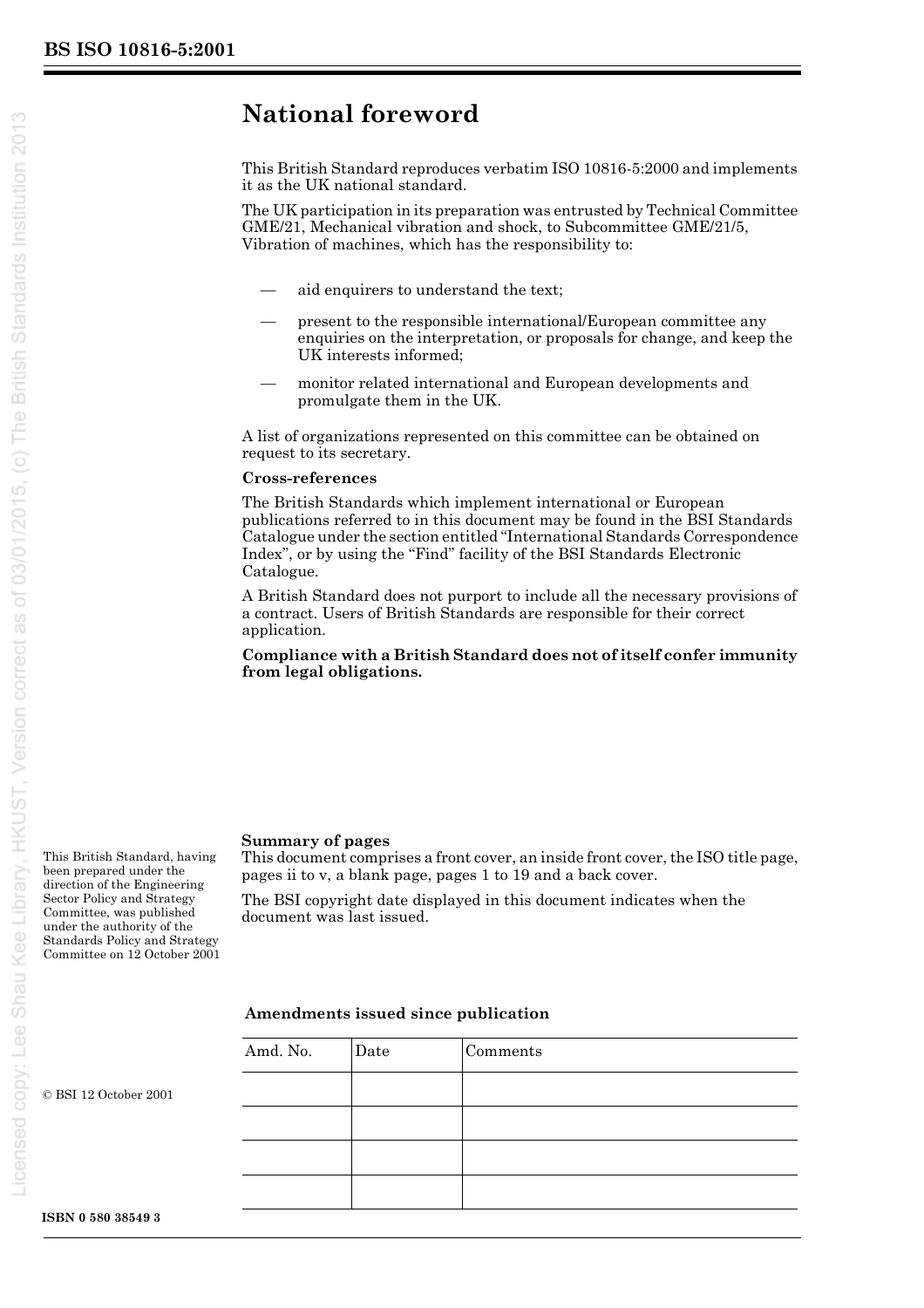## INTERNATIONAL **STANDARD**

First edition 2000-04-01

## **Mechanical vibration — Evaluation of machine vibration by measurements on non-rotating parts —**

## Part 5: **Machine sets in hydraulic power generating and pumping plants**

Vibrations mécaniques — Évaluation des vibrations des machines par mesurages sur les parties non tournantes —

Partie 5: Groupes générateurs de puissance et installations de pompage hydrauliques

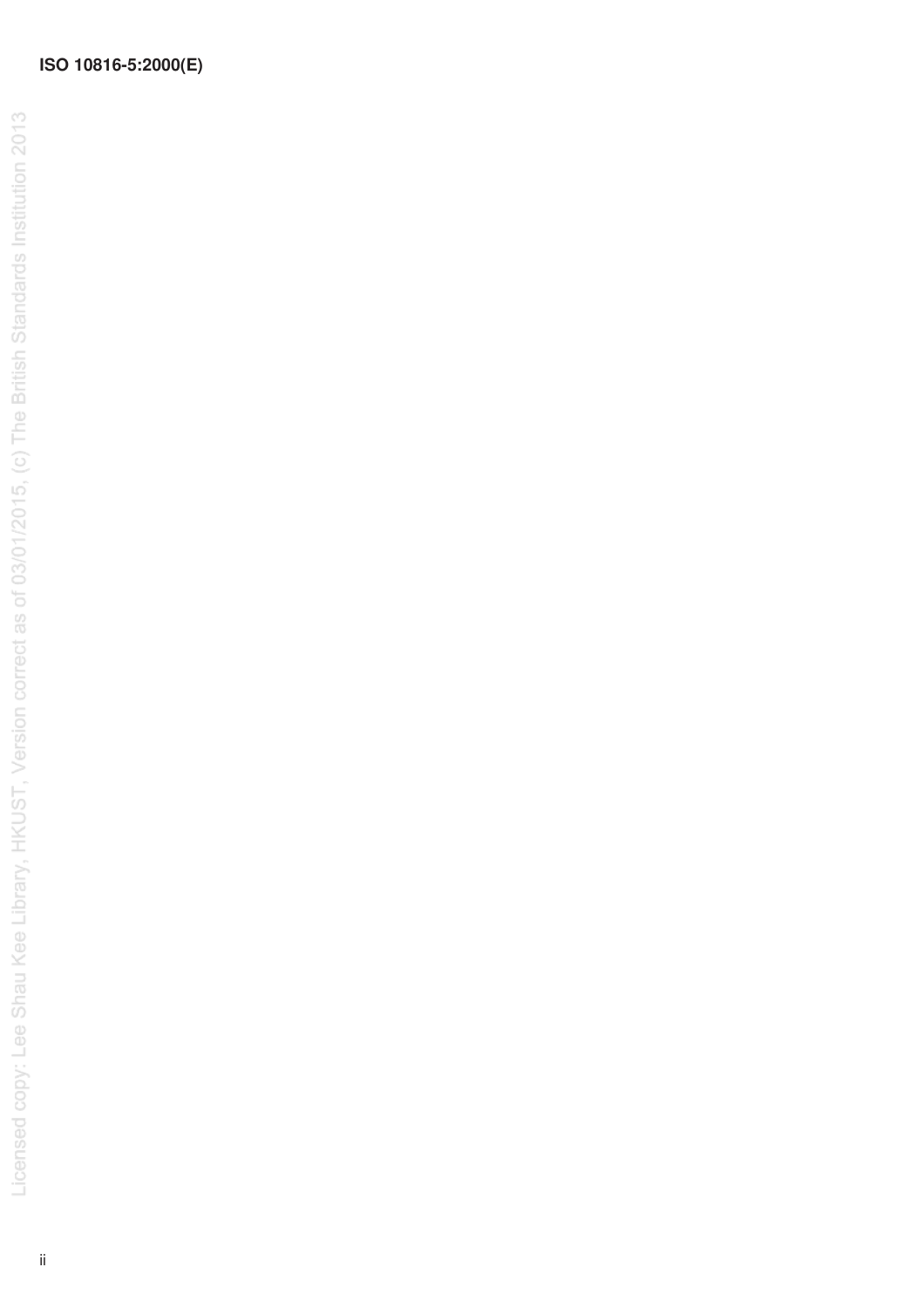## **Contents**

Page

| 1              |                                                                                                  |  |
|----------------|--------------------------------------------------------------------------------------------------|--|
| $\overline{2}$ |                                                                                                  |  |
| 3              |                                                                                                  |  |
| 4              |                                                                                                  |  |
| 4.1            |                                                                                                  |  |
| 4.2            |                                                                                                  |  |
| 4.3            |                                                                                                  |  |
| 4.4            |                                                                                                  |  |
| 4.5            |                                                                                                  |  |
| 5              |                                                                                                  |  |
| 5.1<br>5.2     |                                                                                                  |  |
| 5.3            |                                                                                                  |  |
| 5.3.1          |                                                                                                  |  |
| 5.3.2          |                                                                                                  |  |
| 5.3.3<br>5.3.4 |                                                                                                  |  |
| 5.4            |                                                                                                  |  |
| 5.5            |                                                                                                  |  |
| 5.5.1          |                                                                                                  |  |
| 5.5.2          |                                                                                                  |  |
| 5.5.3<br>5.5.4 |                                                                                                  |  |
| 5.6            |                                                                                                  |  |
| 5.7            |                                                                                                  |  |
|                |                                                                                                  |  |
|                | Annex B (informative) Special features of bearing housing vibration of hydraulic machine sets 16 |  |
|                |                                                                                                  |  |
|                |                                                                                                  |  |
|                |                                                                                                  |  |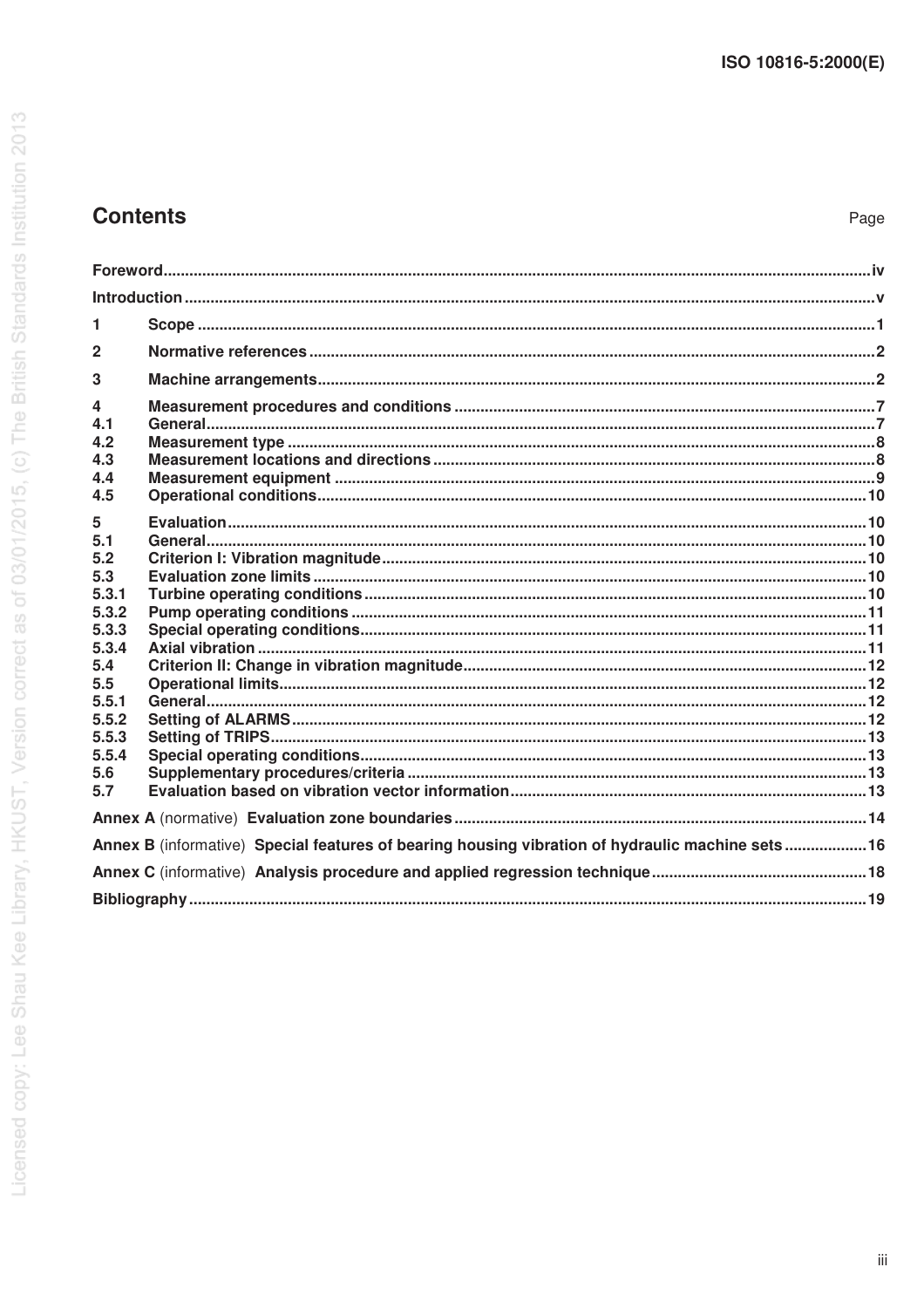## **Foreword**

ISO (the International Organization for Standardization) is a worldwide federation of national standards bodies (ISO member bodies). The work of preparing International Standards is normally carried out through ISO technical committees. Each member body interested in a subject for which a technical committee has been established has the right to be represented on that committee. International organizations, governmental and non-governmental, in liaison with ISO, also take part in the work. ISO collaborates closely with the International Electrotechnical Commission (IEC) on all matters of electrotechnical standardization.

International Standards are drafted in accordance with the rules given in the ISO/IEC Directives, Part 3.

Draft International Standards adopted by the technical committees are circulated to the member bodies for voting. Publication as an International Standard requires approval by at least 75 % of the member bodies casting a vote.

Attention is drawn to the possibility that some of the elements of this part of ISO 10816 may be the subject of patent rights. ISO shall not be held responsible for identifying any or all such patent rights.

International Standard ISO 10816-5 was prepared by Technical Committee ISO/TC 108, Mechanical vibration and shock, Subcommittee SC 2, Measurement and evaluation of mechanical vibration and shock as applied to machines, vehicles and structures.

ISO 10816 consists of the following parts, under the general title Mechanical vibration — Evaluation of machine vibration by measurements on non-rotating parts:

- Part 1: General guidelines
- Part 2: Large land-based steam turbine generator sets in excess of 50 MW
- Part 3: Industrial machines with nominal power above 15 kW and nominal speeds between 120 r/min and 15 000 r/min when measured in situ
- Part 4: Gas turbine driven sets excluding aircraft derivatives
- Part 5: Machine sets in hydraulic power generating and pumping plants
- Part 6: Reciprocating machines with power ratings above 100 kW

Annex A forms a normative part of this part of ISO 10816. Annexes B and C are for information only.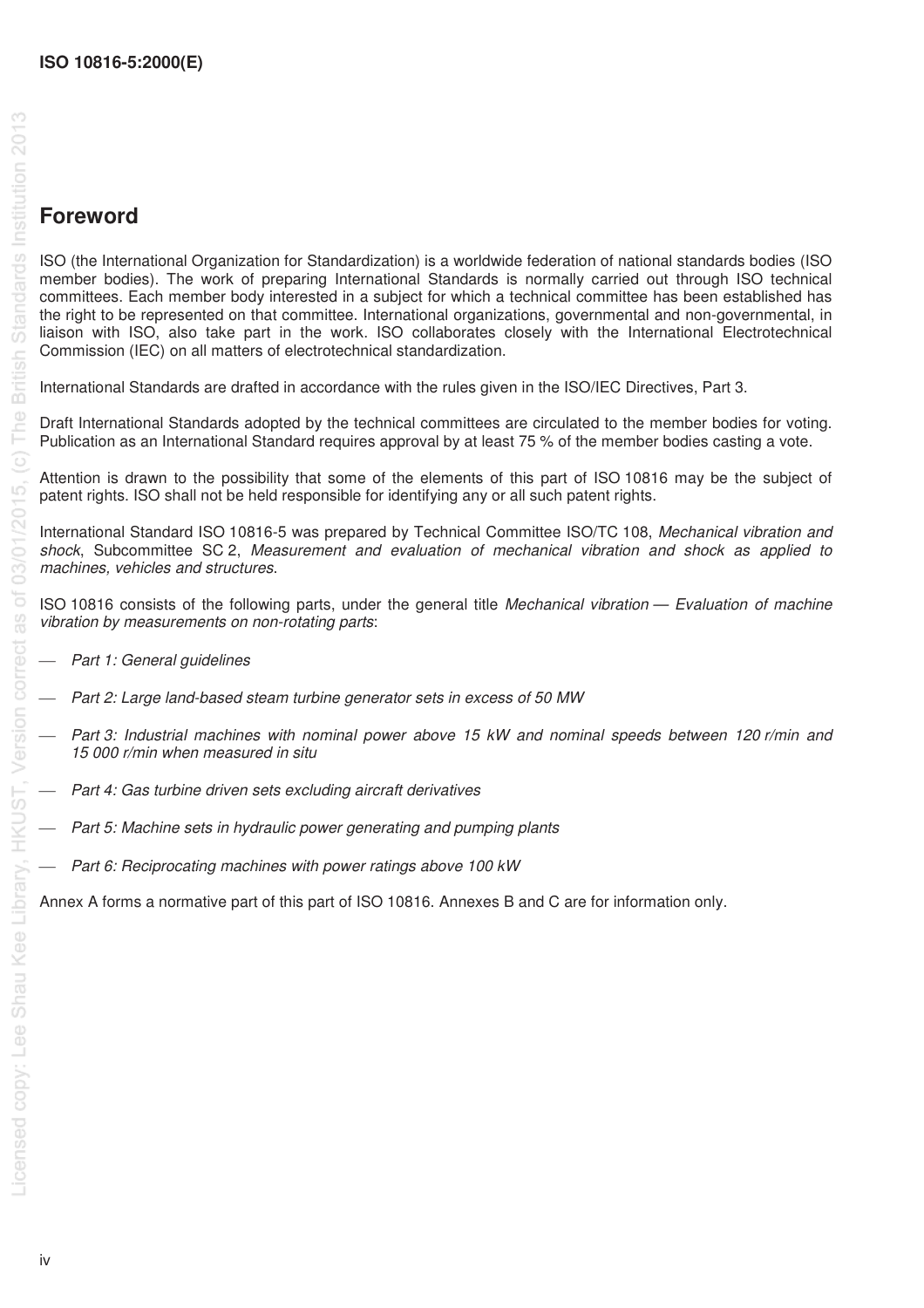### **Introduction**

ISO 10816-1 is the basic document which describes the general requirements for evaluating vibration of various machine types when the vibration measurements are made on non-rotating parts. This part of ISO 10816 provides specific guidance for assessing the severity of vibration measured at the bearings, bearing pedestals or bearing housings of machine sets in hydraulic power generating and pumping plants when measurements are made in situ.

Two criteria are provided for assessing the machine vibration. One criterion considers the magnitude of observed vibration; the second considers changes in the magnitudes. It must be recognized, however, that these two criteria do not form the only basis for judging the severity of vibration. For most machine types it is also common to judge the vibration based on measurements taken on the rotating shaft. Shaft vibration measurement requirements and criteria are addressed in separate documents, ISO 7919-1 and ISO 7919-5.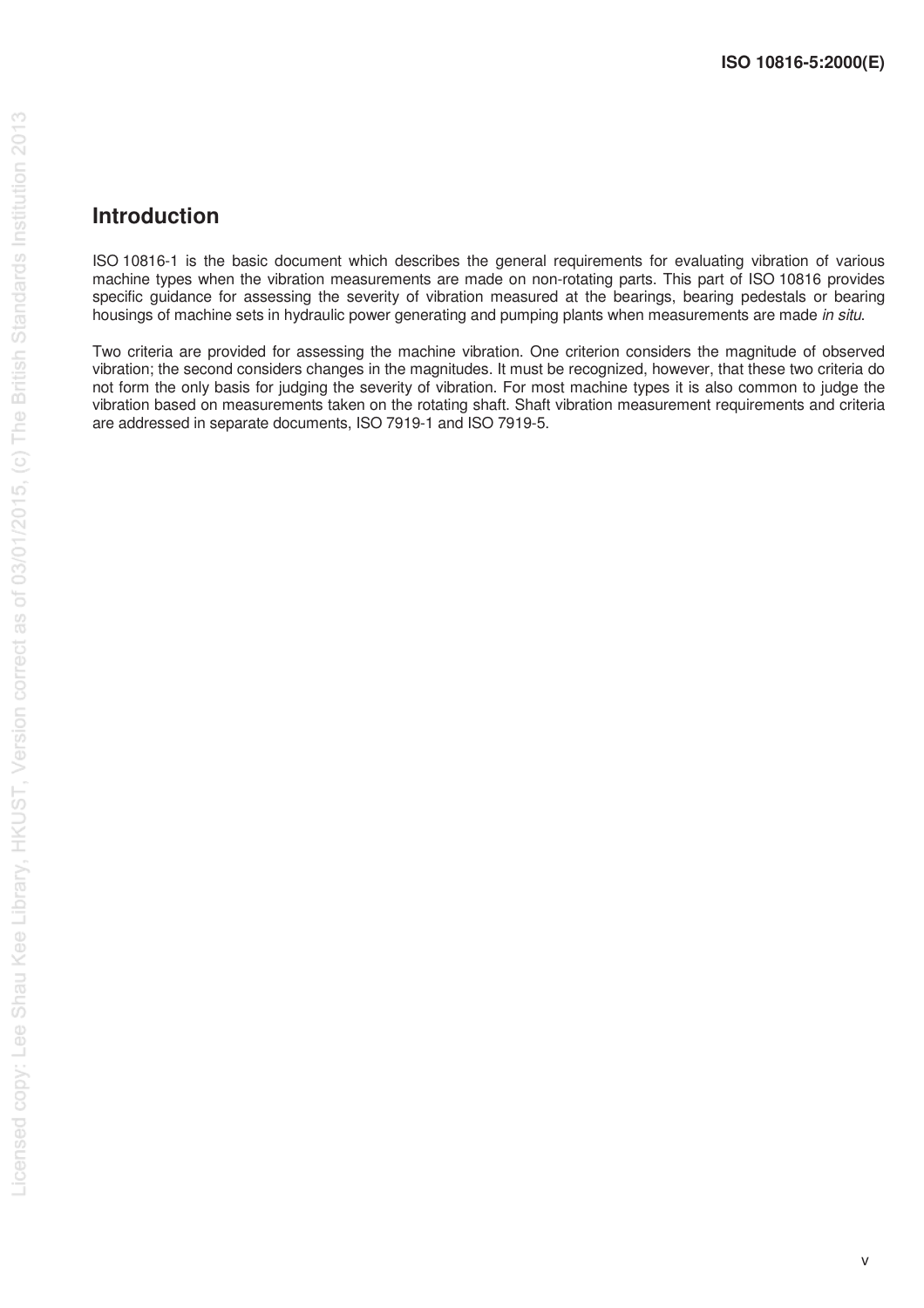Licensed copy: Lee Shau Kee Library, HKUST, Version correct as of 03/01/2015, (c) The British Standards Institution 2013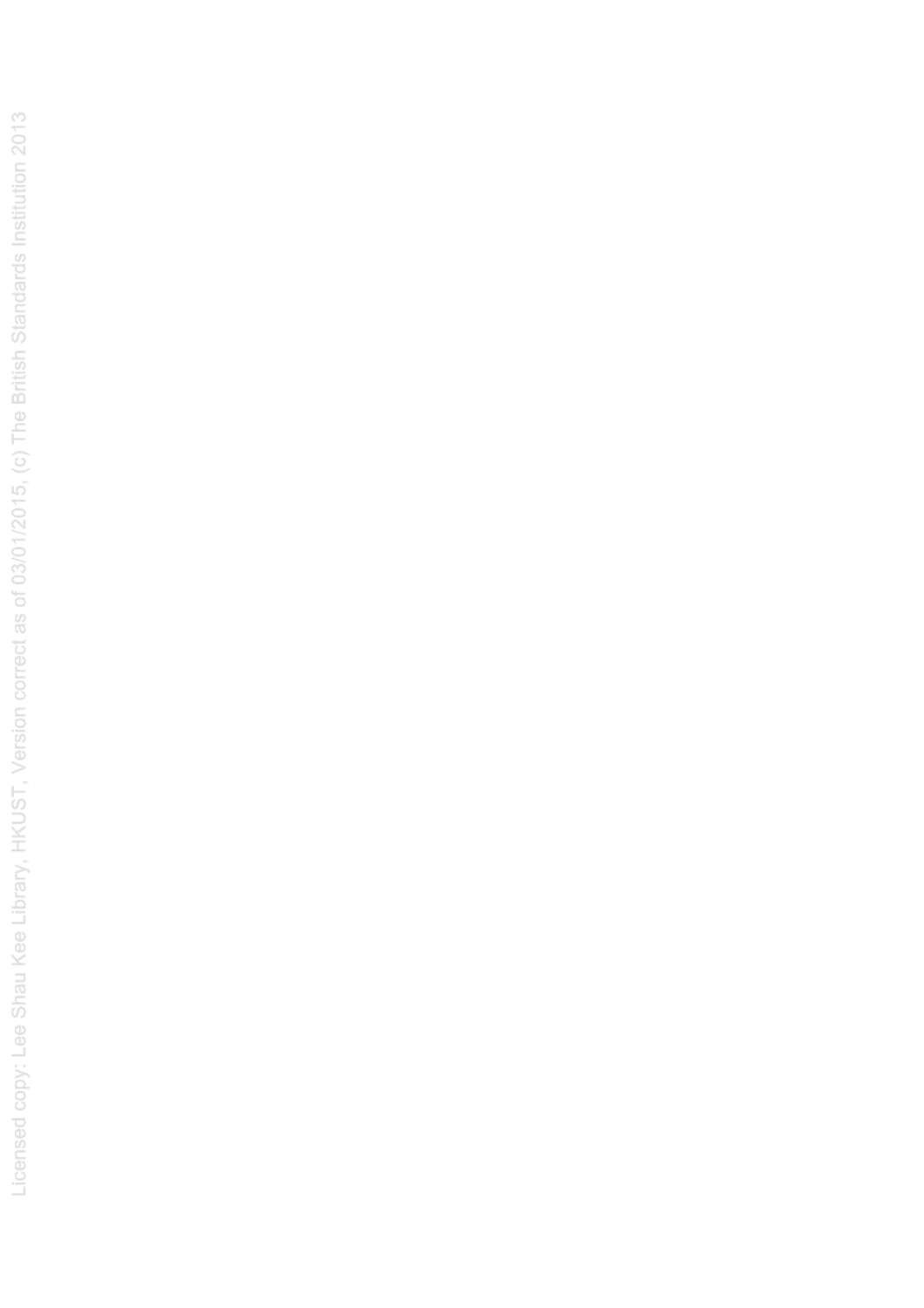## **Mechanical vibration — Evaluation of machine vibration by measurements on non-rotating parts —**

## Part 5: **Machine sets in hydraulic power generating and pumping plants**

#### **1 Scope**

This part of ISO 10816 gives guidelines for applying bearing housing vibration evaluation criteria measured under normal operating conditions at the bearings, bearing pedestals or bearing housings of the main machine sets in hydraulic power generating and pumping plants. These guidelines are presented in terms of both steady-state running vibration and any amplitude changes which may occur in these steady values. The numerical values specified are not intended to serve as the only basis for vibration evaluation, since, in general, the vibratory condition of a machine is assessed by consideration of both the bearing housing vibration and the associated shaft vibration (see introduction of ISO 10816-1 and ISO 7919-1).

This part of ISO 10816 is applicable to machine sets in hydraulic power generating and pumping plants where the hydraulic machines have speeds from 60 r/min to 1800 r/min, shell or shoe type sleeve bearings and a main engine power of 1 MW and more. The position of the shaft line may be vertical, horizontal or at an arbitrary angle between these two directions.

Machine sets covered by this part of ISO 10816 may be combined from

- hydraulic turbines and generators,
- pumps and electrical machines operating as motors, or
- pump-turbines and motor-generators.

Auxiliary equipment (e.g. starting turbines or exciters lying in the shaft line) is included. Evaluation criteria are at present only given for the main bearings of the machine set.

This part of ISO 10816 is applicable also to single turbines or pumps connected to generators or electrical motors over gears or/and radially flexible couplings. However, electrical machines of this type should in principal be evaluated according to the criteria specified in ISO 10816-3.

This part of ISO 10816 is not applicable to the following:

- pumps in thermal power plants or industrial installations (for these machines, see ISO 10816-3);
- hydraulic machines or machine sets having rolling element bearings.

Consistent with clause 1 of ISO 10816-1:1995, bearing housing vibration of machine sets in hydraulic power generating and pumping plants may be determined with regard to following tasks:

- task A: monitoring changes in vibrational behaviour;
- task B: prevention of excessive kinetic load.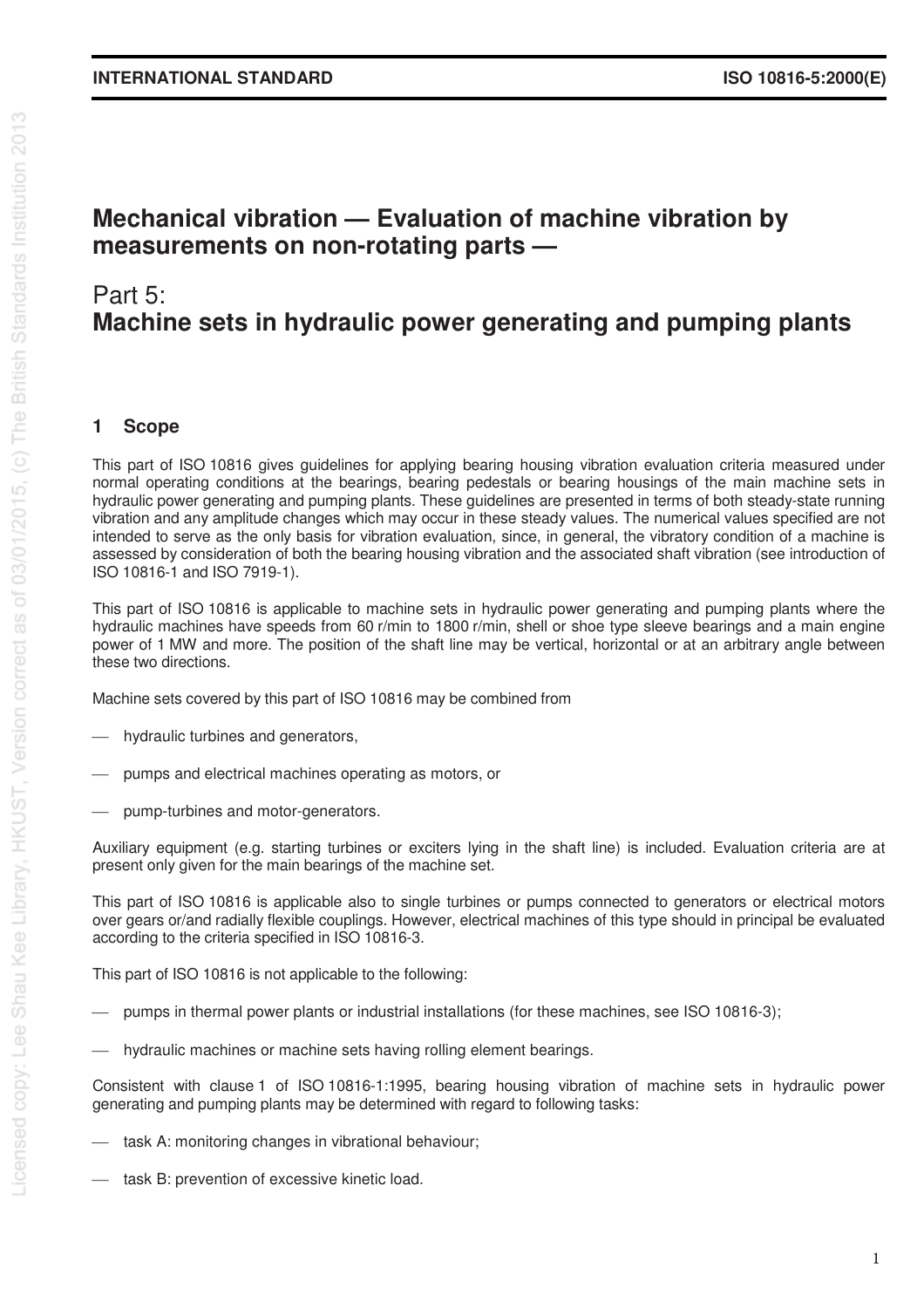The criteria are applicable mainly for the vibration produced by the machine set itself. Special considerations should be made when necessary for vibration transmitted to the machine set from external sources.

#### **2 Normative references**

The following normative documents contain provisions which, through reference in this text, constitute provisions of this part of ISO 10816. For dated references, subsequent amendments to, or revisions of, any of these publications do not apply. However, parties to agreements based on this part of ISO 10816 are encouraged to investigate the possibility of applying the most recent editions of the normative documents indicated below. For undated references, the latest edition of the normative document referred to applies. Members of ISO and IEC maintain registers of currently valid International Standards.

ISO 10816-1:1995, Mechanical vibration — Evaluation of machine vibration by measurements on non-rotating parts — Part 1: General guidelines.

IEC 60994, Guide for field measurement of vibrations and pulsations in hydraulic machines (turbines, storage pumps and pump-turbines).

#### **3 Machine arrangements**

Significant differences in design and arrangement of hydraulic machine sets require a separation into four principal groups with regard to the radial bearing stiffness, as follows.

**Group 1**: Horizontal machine sets with pedestal or end-shield bearings mounted on a rigid foundation, usually with operational speeds of above 300 r/min.

**Group 2**: Horizontal machine sets with bearing housings which are only braced against the casing of the hydraulic machine, usually with operational speeds of less than 300 r/min.

**Group 3**: Vertical machine sets with bearing housings which are all braced against the foundation, usually with operational speeds of between 60 r/min and 1 800 r/min.

**Group 4**: Vertical machine sets with lower bearing housings braced against the foundation and upper bearing housings braced against the generator stator only, usually with operational speeds of between 60 r/min and 1 000 r/min.

NOTE Umbrella-type machines belong to Group 4.

Figures 1 to 4 show examples for each group.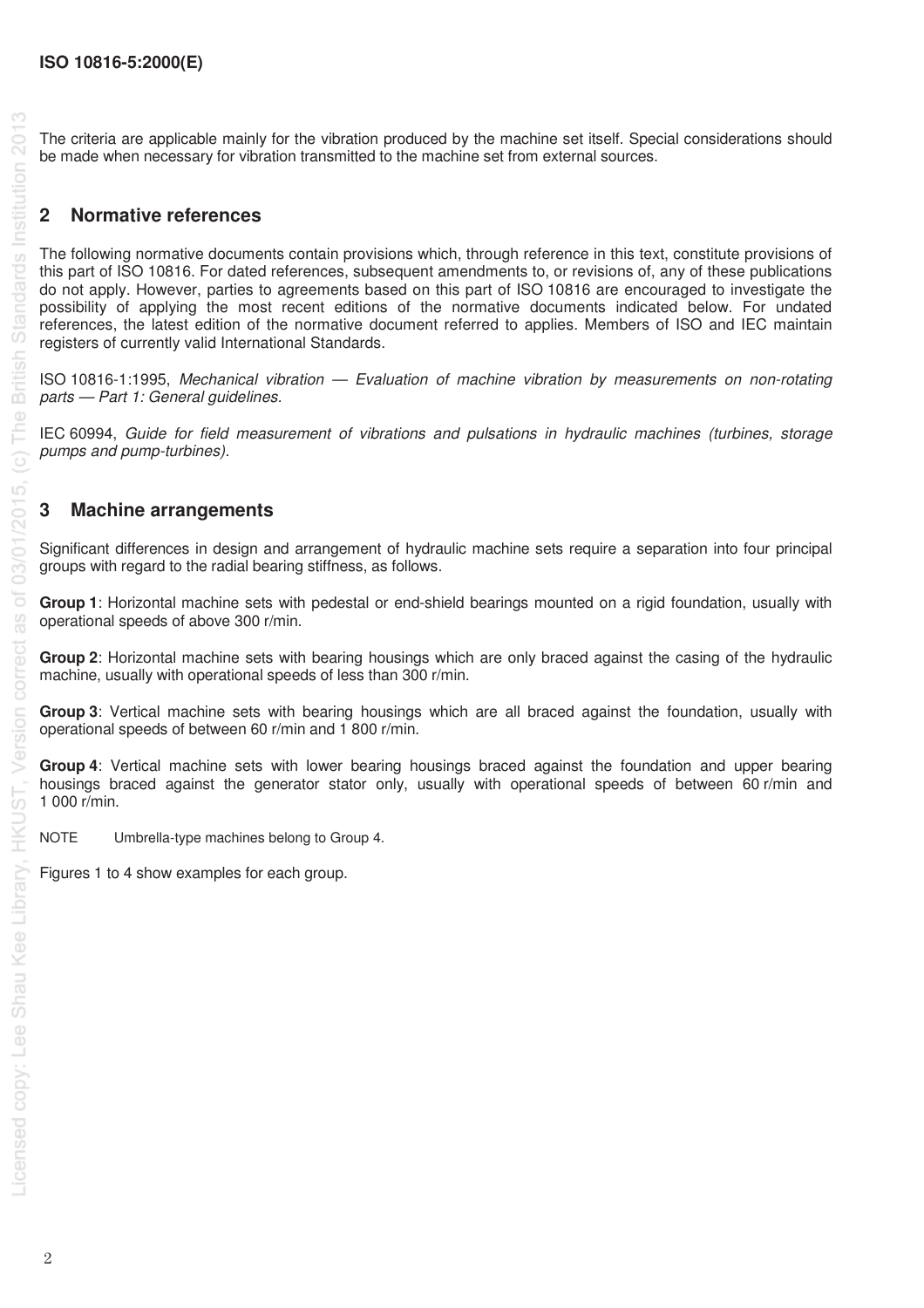



NOTE The numbers indicate measurement locations.

**Figure 1 — Measurement locations for Group 1 machine sets with horizontal shaft and pedestal or end-shield bearings mounted on rigid foundation, usually with operational speeds of above 300 r/min**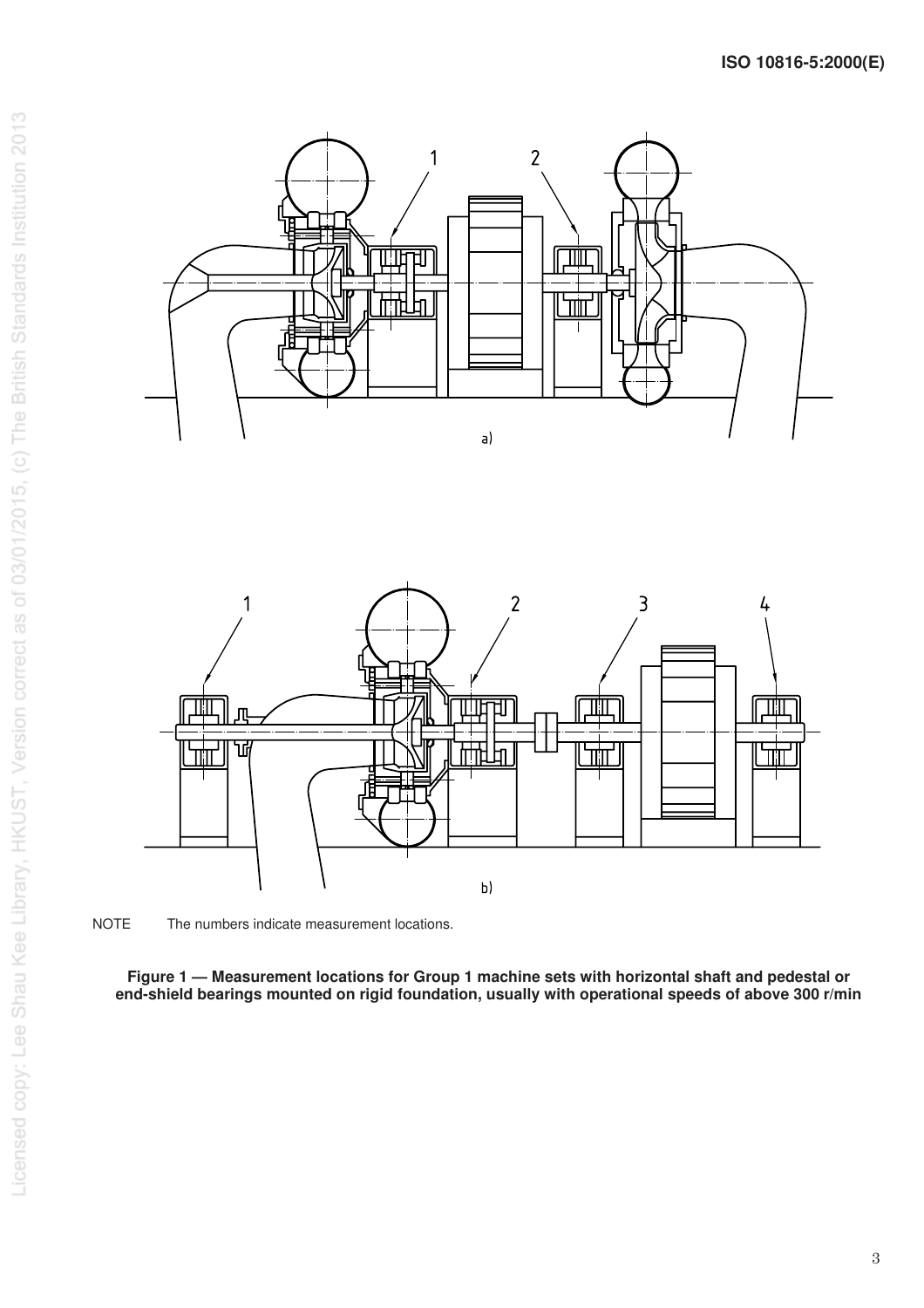

NOTE The numbers indicate measurement locations.

#### **Figure 2 — Measurement locations for a Group 2 machine set with horizontal shaft and bearing housings which are only braced against the casing of the hydraulic machine, usually with operational speeds of less than 300 r/min**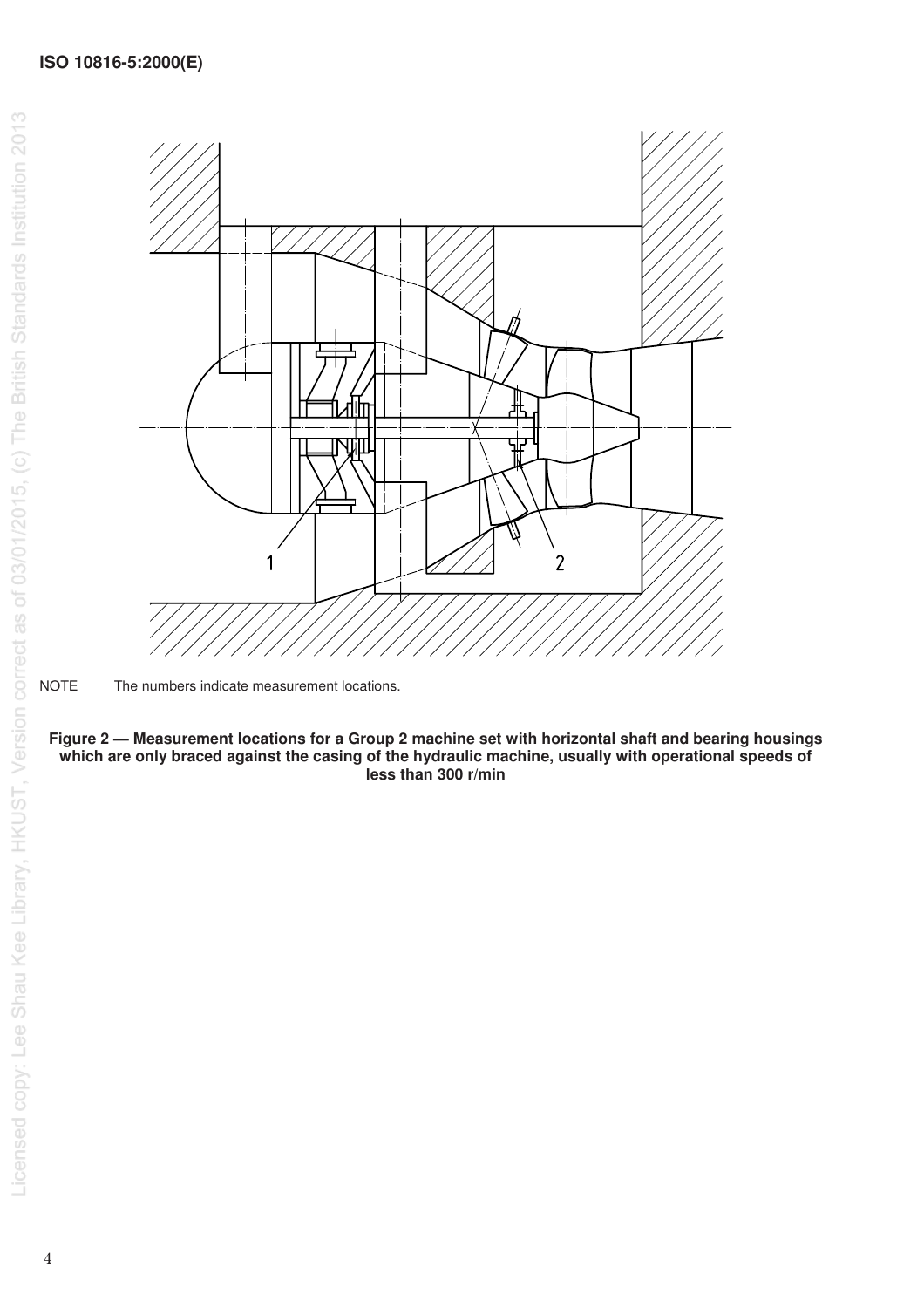



NOTE The numbers indicate measurement locations.

#### **Figure 3 — Measurement locations for a Group 3 machine set with vertical shaft and bearing housings** which are all braced against the foundation, usually with operational speeds of between 60 r/min and **1 800 r/min**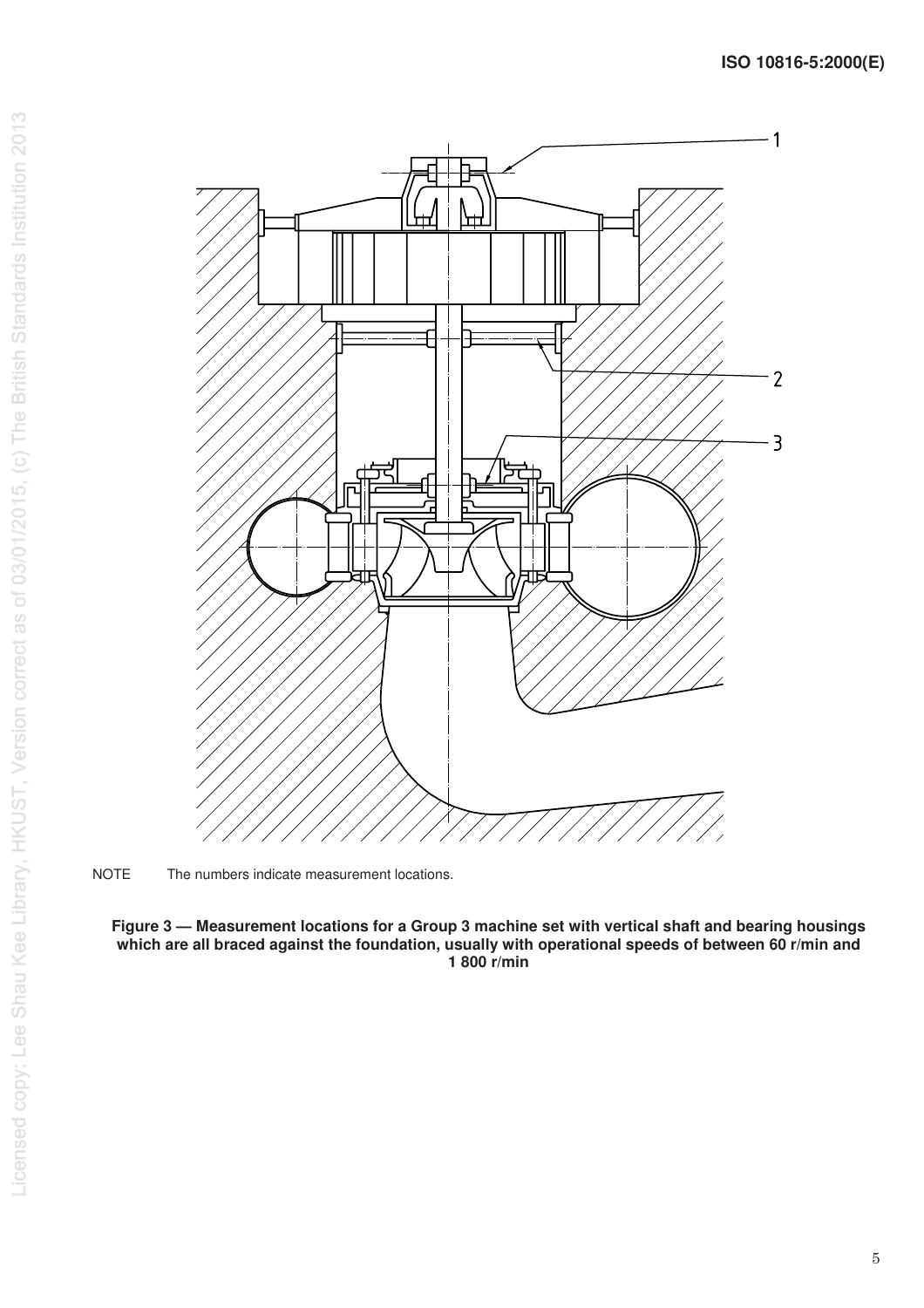

NOTE 1 The numbers indicate measurement locations.

NOTE 2 Umbrella-type machines belong to this group.

**Figure 4 — Measurement locations for a Group 4 machine set with vertical shaft, lower bearing housings braced against the foundation and upper bearing housing braced against the generator stator only, usually with operational speeds of between 60 r/min and 1 000 r/min**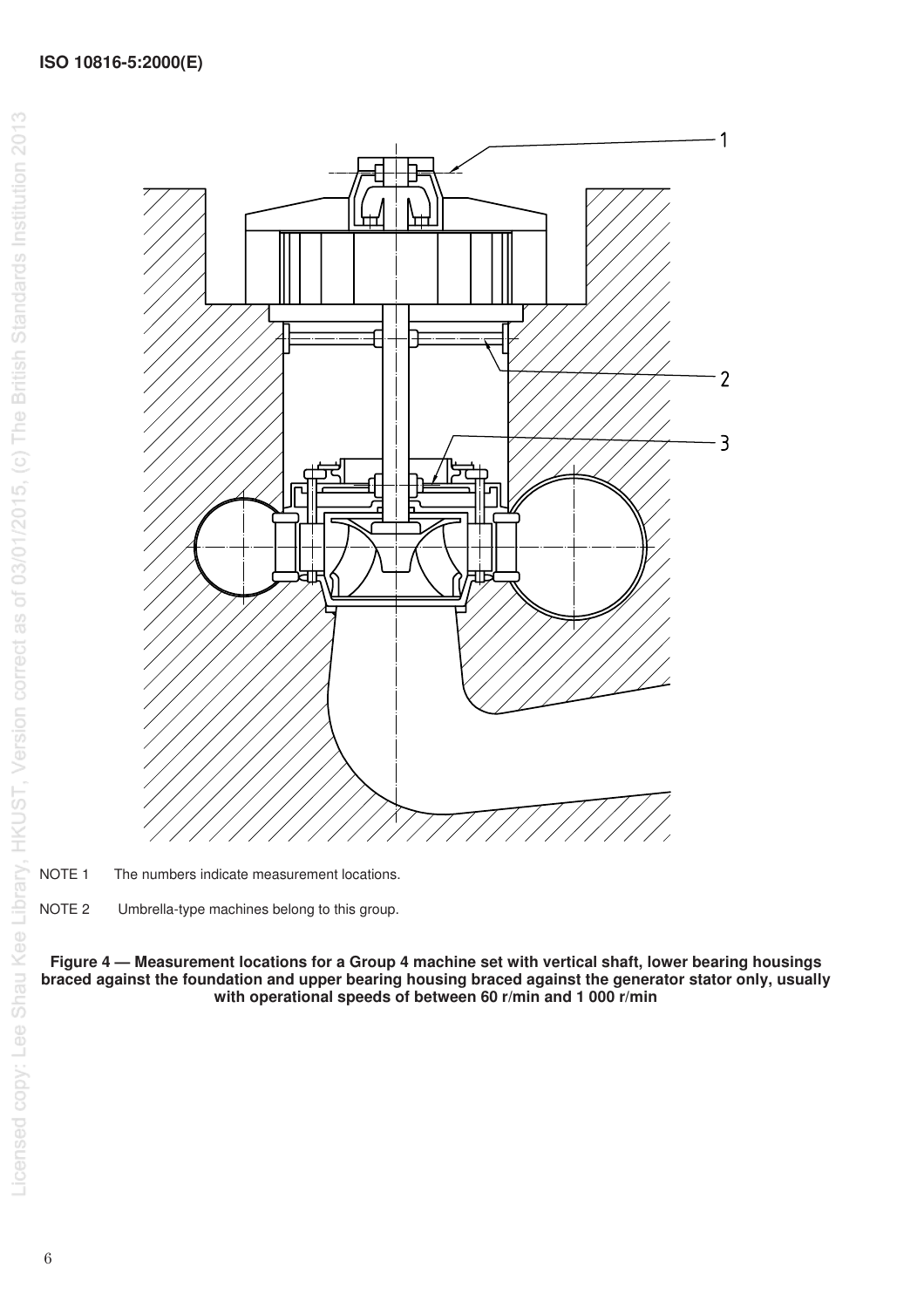

NOTE It is recommended that the location for horizontal measurements should be on the bearing pedestal and not on the bearing cap, whenever possible.

#### **Figure 5 — Measurement locations and directions at pedestal or end-shield bearings**

#### **4 Measurement procedures and conditions**

#### **4.1 General**

Follow the general procedures given in ISO 10816-1 and IEC 60994, subject to the recommendations given in 4.2 to 4.5.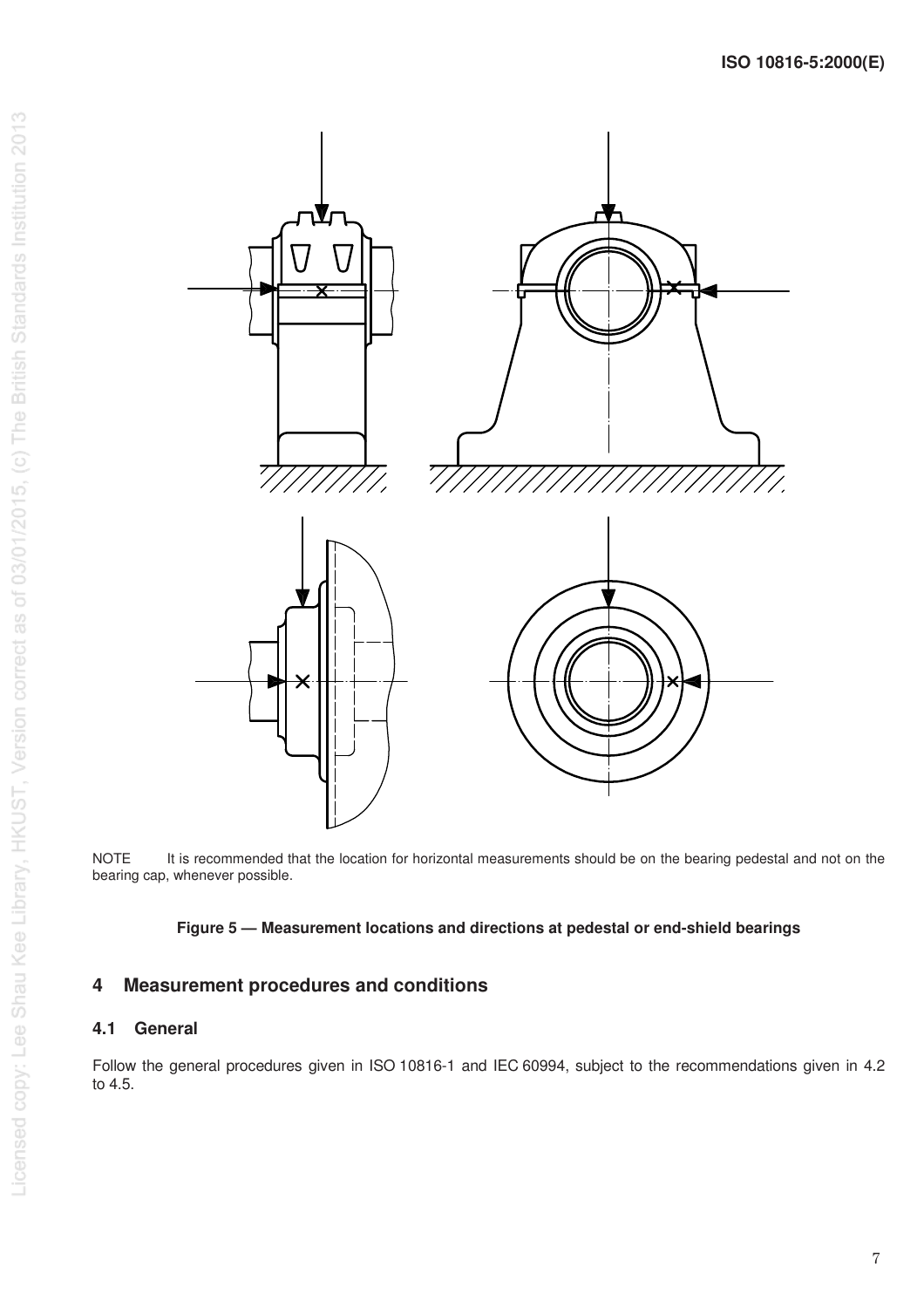#### **4.2 Measurement type**

Absolute bearing housing vibration measurements are commonly made on hydraulic machine sets using seismic transducers measuring the vibration velocity  $v_{\rm rms}$  in millimetres per second or, after electronic integration, the vibration displacement *s*p–p in micrometres. The vibration displacement *s*p–p can also be measured directly as a relative quantity using displacement transducers in the case where a rigid non-vibrating support can be found.

Because of the special nature of the vibratory behaviour of hydraulic machines and their different speed ranges, these quantities have favoured ranges of application as follows:

- For low-speed machines (below 300 r/min), the preferred measurement quantity is the vibration displacement *s*p–p. If the spectrum is expected to contain high-frequency components, the evaluation should normally be based on broad-band measurements of both displacement and velocity.
- b) For medium- and high-speed machines (300 r/min to 1 800 r/min), the preferred measurement quantity is the vibration velocity  $v_{rms}$ . If the spectrum is expected to contain low-frequency components, the evaluation should normally be based on broad-band measurements of both velocity and displacement.

#### **4.3 Measurement locations and directions**

Measurement tasks A and B (see clause 1) require measurements to be taken on exposed parts of the machine that are normally accessible and are representative locations for the so-called force flow in the supporting structure, for example on all main bearings of the machine set. Typical examples of measurement locations for hydraulic machines are shown in Figures 1 to 5.

Care shall be taken in this context to ensure that measurements reasonably represent the vibration of the bearing housings and do not include any local resonance or amplification. The locations and directions for vibration measurements shall be such that they provide adequate sensitivity to the dynamic forces of the machine under various operating conditions. Typically, this will often require two orthogonal radial measurement directions on each bearing cap, pedestal or housing. For low-speed machines with a horizontal shaft axis, such as bulb-turbines as shown in Figure 2, the measurement locations and directions shall be determined with great care.

**CAUTION**: The vibration measured at the lower guide bearings of vertical machines may sometimes be misinterpreted; the vibration level measured at such bearings and their surrounding supports which are rigidly embedded in the buildings is sometimes produced by hydraulic forces, directly transmitted from the hydraulic machine via the foundation. Such vibrations do not necessarily give a correct image of the vibration of the rotating shaft system.

For horizontal machines when using portable measuring instrumentation, take measurements in the vertical and horizontal directions 90° apart (perpendicular to the shaft axis) and, if possible, in the axial direction (parallel to the shaft axis) as shown in Figure 5.

A single transducer may be used on a bearing cap or pedestal in place of the more typical pair of orthogonal transducers if it is known to provide adequate information about the magnitude of the machine vibration. However, caution should be observed in evaluating vibration from a single transducer at a measurement location, because it may not be oriented to provide a reasonable approximation to the maximum value at that location.

In the case of vertical or inclined machine sets, the locations and directions that give maximum vibration readings shall be used, for example the stiff and the elastic axis (this is important for cases with spider arm support constructions), and the specific location and direction shall be recorded with the measurement. If possible, the setting of the transducers at different bearings should be in line. For vertical machines, the preferred measurement directions are upstream and 90° to that.

For monitoring purposes (task A) only, in some cases measurement locations may be reduced to the most important ones, mainly at machine sets with four or more bearings. The selection should be based on vibration performance analyses, simulating all types of faults or disturbing effects. Preferred measuring locations should be those where possible disturbing events produce significant bearing housing amplitudes (velocity or displacement).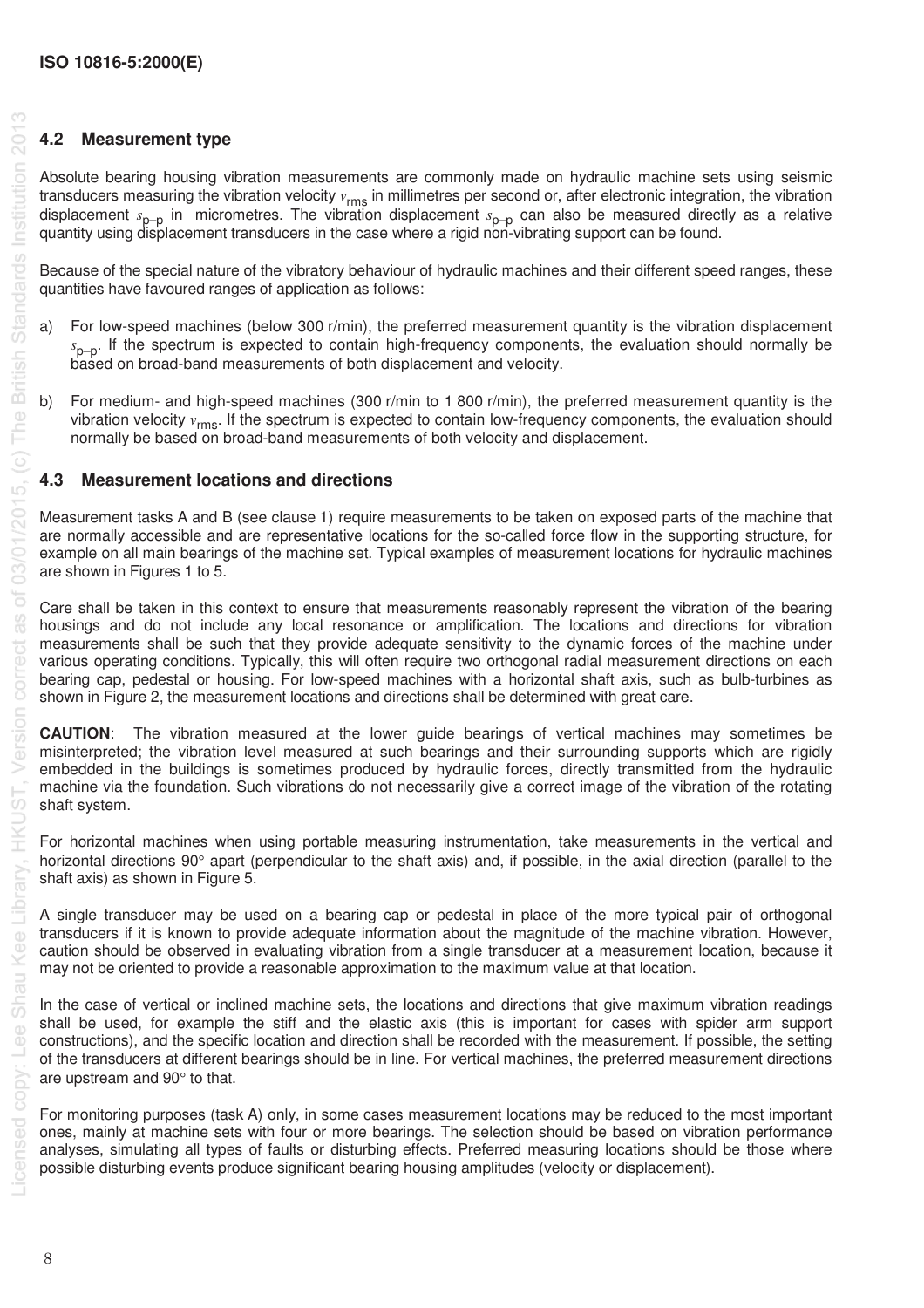The installation of one single transducer at the bearing pedestal or housing in horizontal or slightly inclined position is commonly considered adequate for continuous monitoring of Group 1 or 2 machine sets. For monitoring axial vibration of the machine, one transducer mounted on the thrust bearing is often sufficient.

#### **4.4 Measurement equipment**

The measurement equipment shall be capable of broad-band measurement of vibration with flat response within the following frequency ranges:

- from at least a quarter of the nominal rotational frequency up to the product of three times the rotational frequency times the number of buckets or blades, if the measurement quantity is the vibration displacement  $s_{p-p}$ ;
- from 2 Hz to 1 000 Hz if the measurement quantity is the vibration velocity  $v_{\text{rms}}$ .

NOTE If the measurement equipment is also to be used for diagnostic purposes, an upper frequency limit higher than that specified may be necessary (e.g. higher than 1 000 Hz in the case of vibration velocity measurements).

Vibration displacement can be measured as an absolute quantity with special seismic transducers or accelerometers. If standard equipment is applied, particular attention should be taken to ensure that the measuring instrumentation is fitted with specific electronic compensation to obtain a flat response over the specified frequency range.

For machines with nominal speeds lower than or equal to 300 r/min, vibration displacement is often measured as relative quantity (relative to the foundation) using contact or non-contact displacement transducers. These transducers shall be installed on rigid bars or frames fixed to rigid parts of the foundation. It is necessary to ensure that the natural frequencies of these elements are at least higher than ten times the nominal rotational frequency, and also they should not be a multiple of this frequency.

Vibration velocity shall be measured as an absolute quantity with seismic transducers or accelerometers. If seismic transducers are used, attention should be taken to ensure that the measuring instrumentation is fitted with specific electronic compensation to obtain a flat response over the total frequency range from 2 Hz to 1 000 Hz.

Transducers for absolute vibration measurements shall be mounted on rigid parts of the bearing housing or adjacent surrounding structures which can be classified to give a representative vibration response of the machine. Particular attention shall be given to ensure that transducer mounting complies with specifications from the transducer manufacturer. If additional elements for mounting such transducers are necessary, it shall be ensured that the natural frequencies of those elements are at least higher than ten times the nominal rotational frequency, and also they should not be a multiple of this frequency.

The characteristics of the measuring system shall be known with regard to the effects of the environment, including the following:

- temperature variations;
- magnetic fields;
- sound fields;
- power source variation;
- transducer cable length;
- transducer orientation.

Particular attention shall be given to ensuring that the vibration sensing transducers are correctly mounted and do not affect the vibration response characteristics of the machine.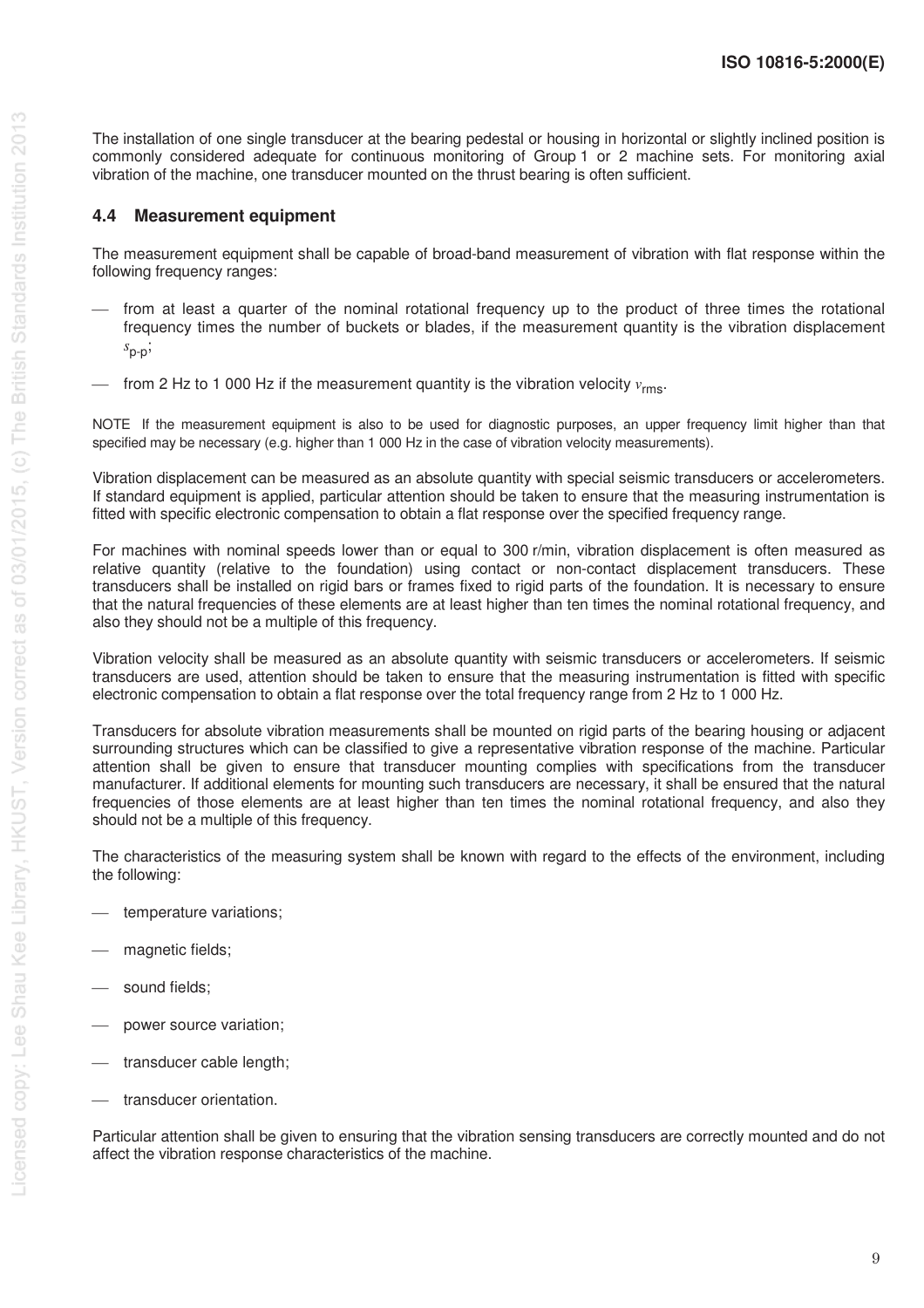#### **4.5 Operational conditions**

Measurements shall be carried out when the rotor and the main bearings have reached their normal steady-state operating temperatures and with the machine running under steady-state conditions.

#### **5 Evaluation**

#### **5.1 General**

ISO 10816-1 provides a general description of the two evaluation criteria used to assess vibration severity on various classes of machines. One criterion considers the magnitude of vibration observed by broad-band measurement; the second considers changes in magnitude, irrespective of whether they are increases or decreases.

#### **5.2 Criterion I: Vibration magnitude**

The reliable and safe running of a machine under normal operating conditions requires that the vibration magnitude should remain below certain limits consistent with, for example, acceptable kinetic loads and acceptable vibration transmission into the support structure and foundation. Generally, this criterion will be taken as the basis for the evaluation of machines in the absence of any other established knowledge of the satisfactory running characteristics for machines of that type (e.g. for new machine types).

The maximum vibration magnitude observed at each bearing pedestal or housing is assessed against the evaluation zones defined below.

**Zone A**: The vibration of newly commissioned machines would normally fall within this zone.

**Zone B**: Machines with vibration within this zone are normally considered acceptable for unrestricted long-term operation.

**Zone C**: Machines with vibration within this zone are normally considered unsatisfactory for long-term continuous operation. Generally, the machine may be operated for a limited period in this condition until a suitable opportunity arises for remedial action.

**Zone D**: Vibration values within this zone are normally considered to be of sufficient severity to cause damage to the machine.

Numerical values assigned to the zone boundaries are not intended to serve as acceptance specification, which shall be subject to agreement between the machine manufacturer and the customer. However, the zone boundaries provide guidelines for ensuring that gross deficiencies or unrealistic requirements are avoided. In certain cases, there may be specific features associated with a particular machine which would require different zone boundary values (higher or lower) to be used. In such cases, it is normally the responsibility of the machine manufacturer to explain the reason for this and, in particular, to confirm that the machine would not be endangered by operating with higher vibration values.

NOTE Vibration magnitudes for recommissioned units with increased output, usually characterized as "uprated", may be located in zone A or B. The choice of zone A or B depends, however, on the relation between the new excitation forces and the capacity of the new and re-used components to withstand long-term dynamic exposure.

#### **5.3 Evaluation zone limits**

#### **5.3.1 Turbine operating conditions**

Recommended values for the zone boundaries are given in Tables A.1 to A.4 for the four machine groups covered by this part of ISO 10816. Application of these criteria is valid for measurements in a radial direction on bearing pedestals or housings of machine sets with nominal speeds between 60 r/min and 1 800 r/min operating within the contractually permissible steady-state range, as well as at other load conditions if the machine has been made suitable for these particular conditions. Higher values of vibration may be permitted under the conditions specified in annex B.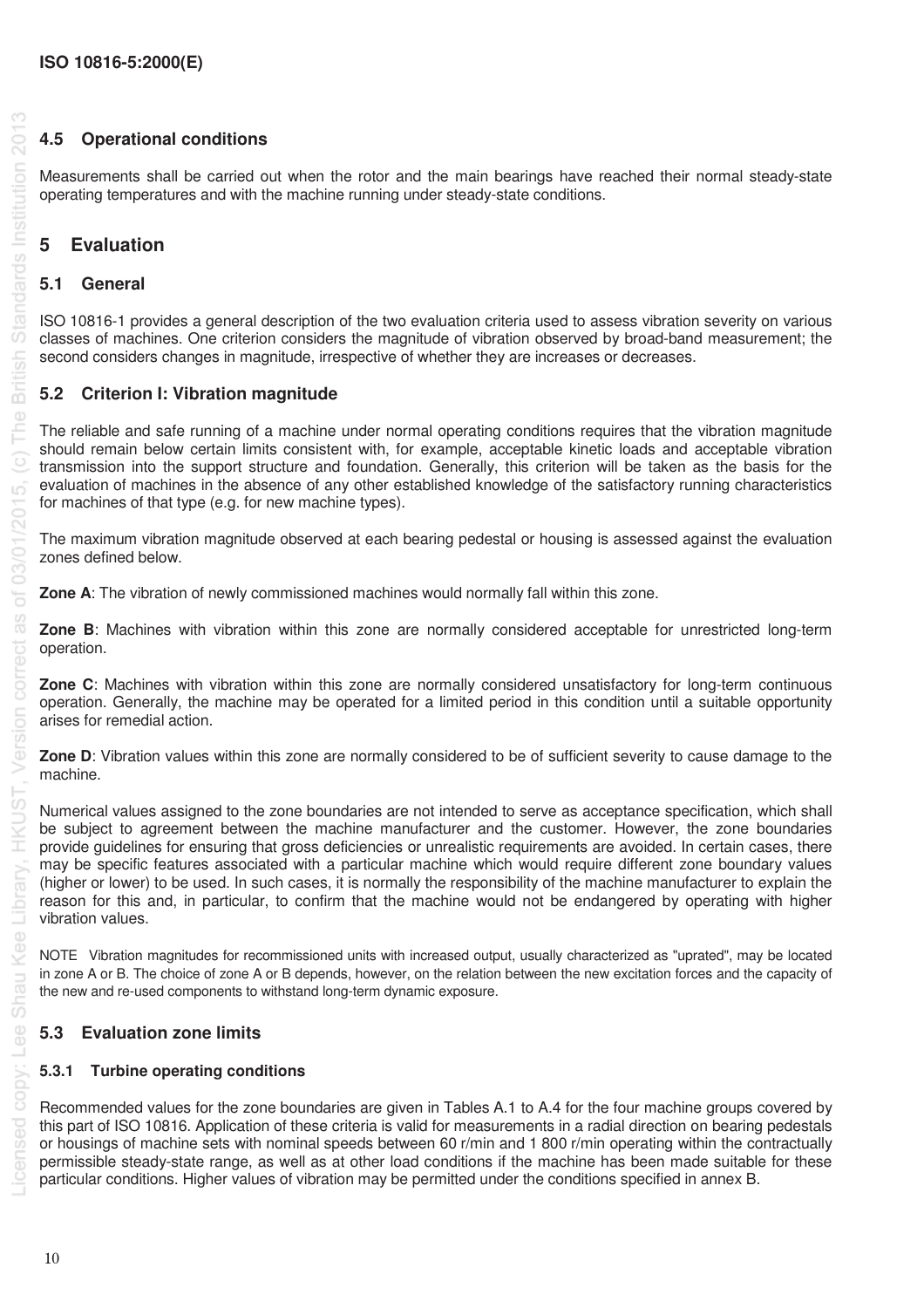Zone boundary values are specified for both measurement quantities. If both quantities, vibration velocity and displacement, are measured and compared to the corresponding values in Tables A.1, A.3 and A.4, the evaluation which is most restrictive shall apply.

The limiting values are applicable for all types of machine sets belonging to one group, independent of head and power, except for the restrictions given in clause 1. For hydrodynamically smoother running machines, normally lower bearing housing vibration may be expected.

In the case of pump-turbines, increased bearing housing vibration amplitudes may occur because of the runner design criteria, which are a compromise between the optimal design for a turbine and a pump runner.

The values in Tables A.1 to A.4 are based on statistical analyses of collected measurement data from more than 1 400 samples, collected worldwide from machine sets with different powers and speeds within all four groups. A brief description of the analysis procedure and the applied regression technique is given in annex C.

NOTE 1 In general, an overall judgement of the vibratory state of the machine is made on the basis of both the bearing housing vibration as defined above and the measurements performed on the shaft (see ISO 7919-5).

NOTE 2 As explained in annex C, the given limiting values are based on a statistical procedure and the defining of predictive limits; this was necessary due to the wide spread of the measured data. Therefore it should not be assumed that a correct correlation between zone boundaries and possible faults or troubles at the observed machine will exist in all cases.

#### **5.3.2 Pump operating conditions**

At present, sufficient data are not available to prepare criteria for machine sets in pump operating conditions. They will be incorporated in a future edition of this part of ISO 10816 when available.

#### **5.3.3 Special operating conditions**

Attention should be paid to the following operating conditions:

- steady-state operating conditions at low partial load, at overload, and the frequent transient operating conditions during start-up and shut-down;
- rare transient operating conditions such as emergency shut-down, no-discharge operation, and running through the brake quadrant with pumps and pump-turbines.

The evaluation of such processes is much more difficult than that of operation in the specified load range. At present there are insufficient data and experience available to establish limiting curves for these operating conditions. The less the operating condition corresponds to the nominal conditions, the more the flow within the hydraulic machine is disturbed; disturbances such as separation and swirl generate violent stochastic excitation. Due to the density of water, the forces caused by the stochastic excitation are much greater than in thermal turbo machines. Therefore during operation outside the specified load range, the bearing or structure vibrations caused by mass unbalance are, as a rule, totally masked by the stochastic components. Because of these large stochastic components under extraordinary operating conditions, less reliance should be given to the instantaneous value and more to the mean value over a representative measurement period.

#### **5.3.4 Axial vibration**

It is not common practice to measure axial vibration on main radial load-carrying bearings during continuous operational monitoring. Such measurements are primarily used during periodic vibration surveys or for diagnostic purposes. At thrust bearings, axial vibration in general correlates with axial pulsations which could cause damage to the axial load-carrying surfaces. Criteria for axial vibration of bearings cannot be given at present because of the lack of measured data.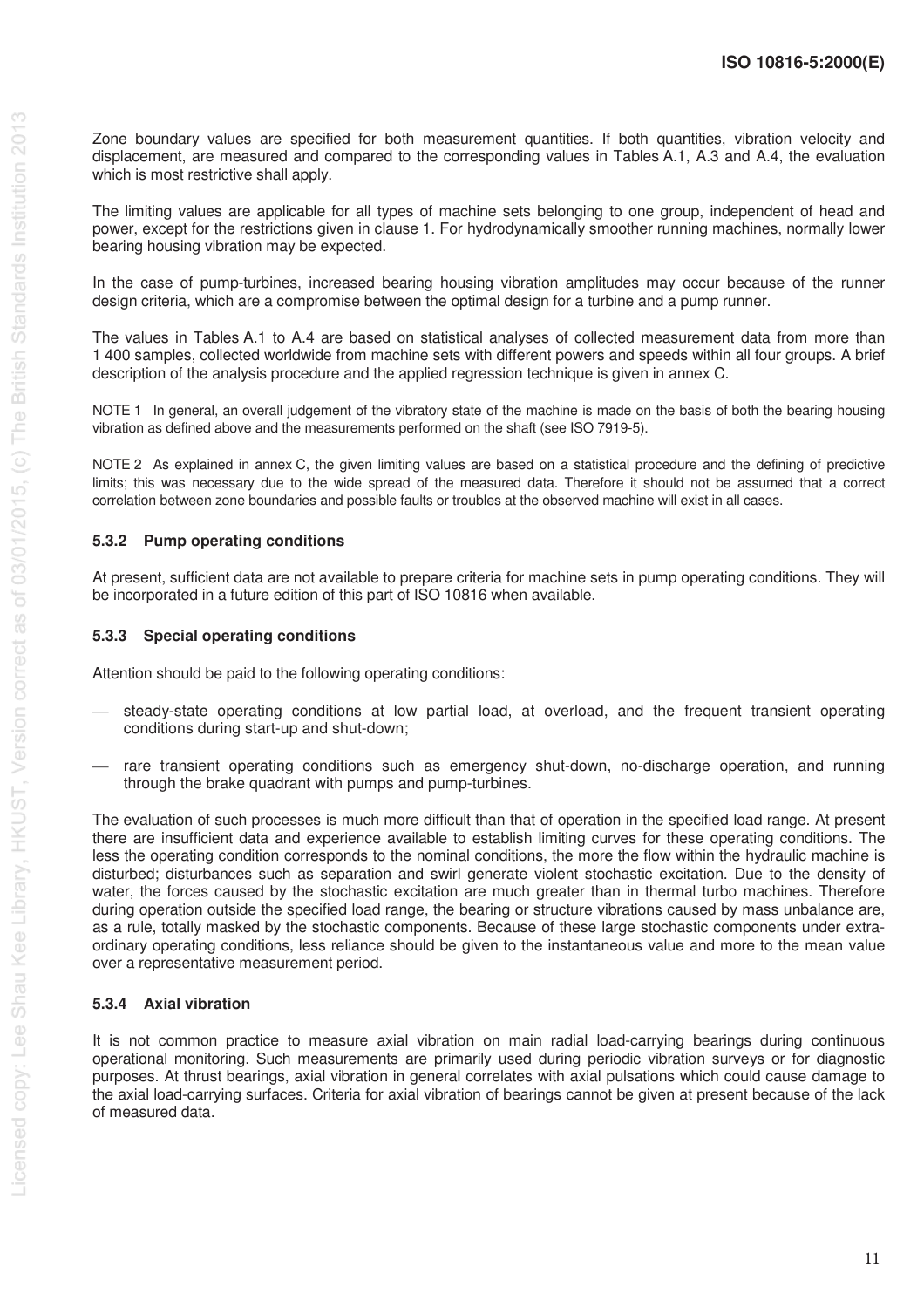#### **5.4 Criterion II: Change in vibration magnitude**

This criterion provides an assessment of a change in vibration magnitude from a previously established reference value when operating under steady-state conditions. A significant change in broad-band vibration magnitude may occur which requires some action even though the alarm zone C of Criterion I has not been reached. Such changes can be instantaneous or progressive with time and may indicate that damage has occurred or be a warning of an impending failure or some other irregularity. Criterion II is specified on the basis of change in broad-band vibration magnitude occurring under steady operating conditions. Steady operating conditions should be interpreted to include small changes in the machine power or operational conditions.

When Criterion II is applied, the vibration measurements being compared shall be taken at the same transducer location and orientation, and under approximately the same machine operating conditions. Obvious changes in the normal vibration magnitudes, regardless of their total amount, should be investigated, because a dangerous situation could then be avoided. When changes in vibration magnitude exceed 25 % of the upper boundary value of zone B (defined as B/C in Tables A.1 to A.4), such changes should be considered significant, particularly if they are sudden. Diagnostic investigations should be initiated to ascertain the reason for the change and to determine what further actions are appropriate.

NOTE The 25 % value is considered significant regardless of whether it is an increase or decrease in vibration. The 25 % value is provided as a guideline, but other values may be used based on experience with a specific machine.

#### **5.5 Operational limits**

#### **5.5.1 General**

For long-term operation, it is common practice to establish operational vibration limits. These limits take the form of ALARMS and TRIPS.

**ALARMS**: To provide a warning that a defined value of vibration has been reached or a significant change has occurred, at which remedial action may be necessary. In general, if an ALARM situation occurs, operation can continue for a period whilst investigations are carried out to identify the reason for the change in vibration and define any remedial action.

**TRIPS**: To specify the magnitude of vibration beyond which further operation of the machine may cause damage. If the TRIP value is exceeded, immediate action should be taken to reduce the vibration or the machine should be shut down.

Different operational limits, reflecting differences in dynamic loading and support stiffness, may be specified for different measurement positions and directions.

#### **5.5.2 Setting of ALARMS**

The ALARM values may vary considerably, up or down, for different machines. The values chosen will normally be set relative to a baseline value determined from experience for the measurement position or direction for that particular machine.

It is recommended that the ALARM value should be set higher than the baseline by an amount equal to 25 % of the upper limit of zone B. If the baseline is low, the ALARM may be below zone C.

Where there is no established baseline (for example with a new machine) the initial ALARM setting should be based either on experience with other similar machines or relative to agreed acceptance values. After a period of time, the steady-state baseline value will be established and the ALARM setting should be adjusted accordingly.

In either case it is recommended that the ALARM value should not normally exceed 1,25 times the upper limit of zone B (this limit is defined as B/C in Tables A.1 to A.4).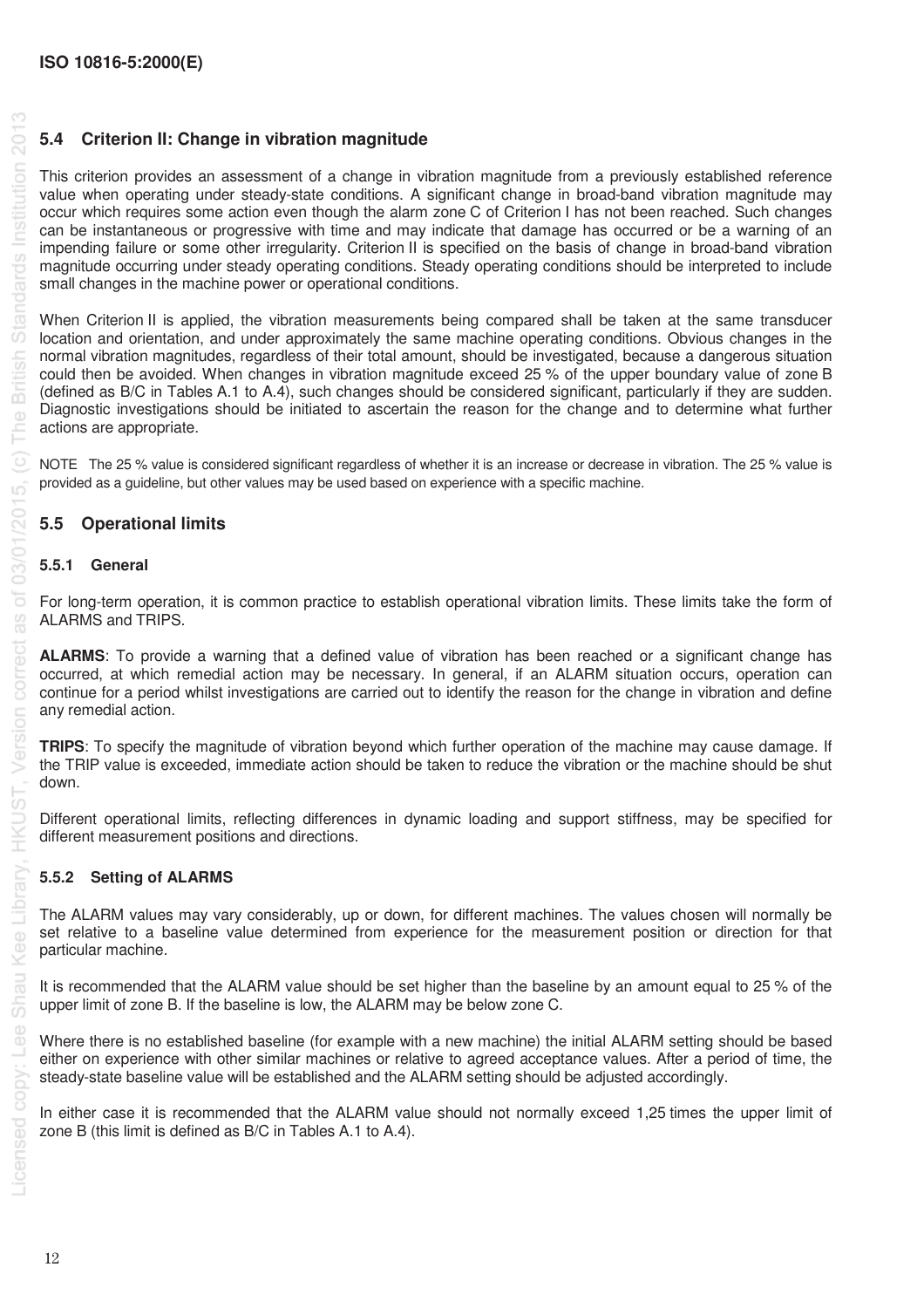If the steady-state baseline changes (for example after a machine overhaul), the ALARM setting should be revised accordingly. Different ALARM settings, reflecting differences in dynamic loading and support stiffness, may exist for different measurement locations and directions.

#### **5.5.3 Setting of TRIPS**

The TRIP values will generally relate to the mechanical integrity of the machine and be dependent on any specific design features which have been introduced to enable the machine to withstand abnormal dynamic forces. The values used will, therefore, generally be the same for all machines of similar design and would not normally be related to the steady-state baseline value used for setting ALARMS.

There may, however, be differences for machines of different design and it is not possible to give clear guidelines for absolute TRIP values. In general, the TRIP value will be within zone C or D, but it is recommended that the TRIP value should not exceed 1,25 times the upper limit of zone C (this limit is defined as C/D in Tables A.1 to A.4).

#### **5.5.4 Special operating conditions**

When the machine is operating outside the normal load range and during all transient operating conditions, ALARM and possibly TRIP contacts shall be blocked for these conditions. If the machine should be monitored during these operating conditions too, a second set of ALARM and TRIP values shall be selected according to the maximum vibration values accepted during commissioning of the machine.

#### **5.6 Supplementary procedures/criteria**

The measurement and evaluation of machine vibration given in this part of ISO 10816 may be supplemented by shaft vibration measurements and the applicable criteria given in ISO 7919-5. It is important to recognize that there is no simple way to relate bearing housing vibration to shaft vibration, or vice versa. Thus, when the criteria of this part of ISO 10816 and those of ISO 7919-5 are both applied in vibration-severity assessment, independent shaft and bearing pedestal or housing vibration measurement shall be made. If application of the different criteria leads to different assessments of the machine vibration severity, the more restrictive zone classification is considered to apply.

#### **5.7 Evaluation based on vibration vector information**

The evaluation considered in this part of ISO 10816 is limited to broad-band vibration without reference to frequency components or phase. This will, in most cases, be adequate for acceptance testing and operational monitoring purposes. However, for long-term condition monitoring purposes and for diagnostics, the use of vibration vector information is particularly useful for detecting and defining changes in the dynamic state of the machine. In some cases, these changes would go undetected when using only broad-band vibration measurements (see, for example, ISO 10816-1). The specification of criteria for this, however, is beyond the scope of this part of ISO 10816.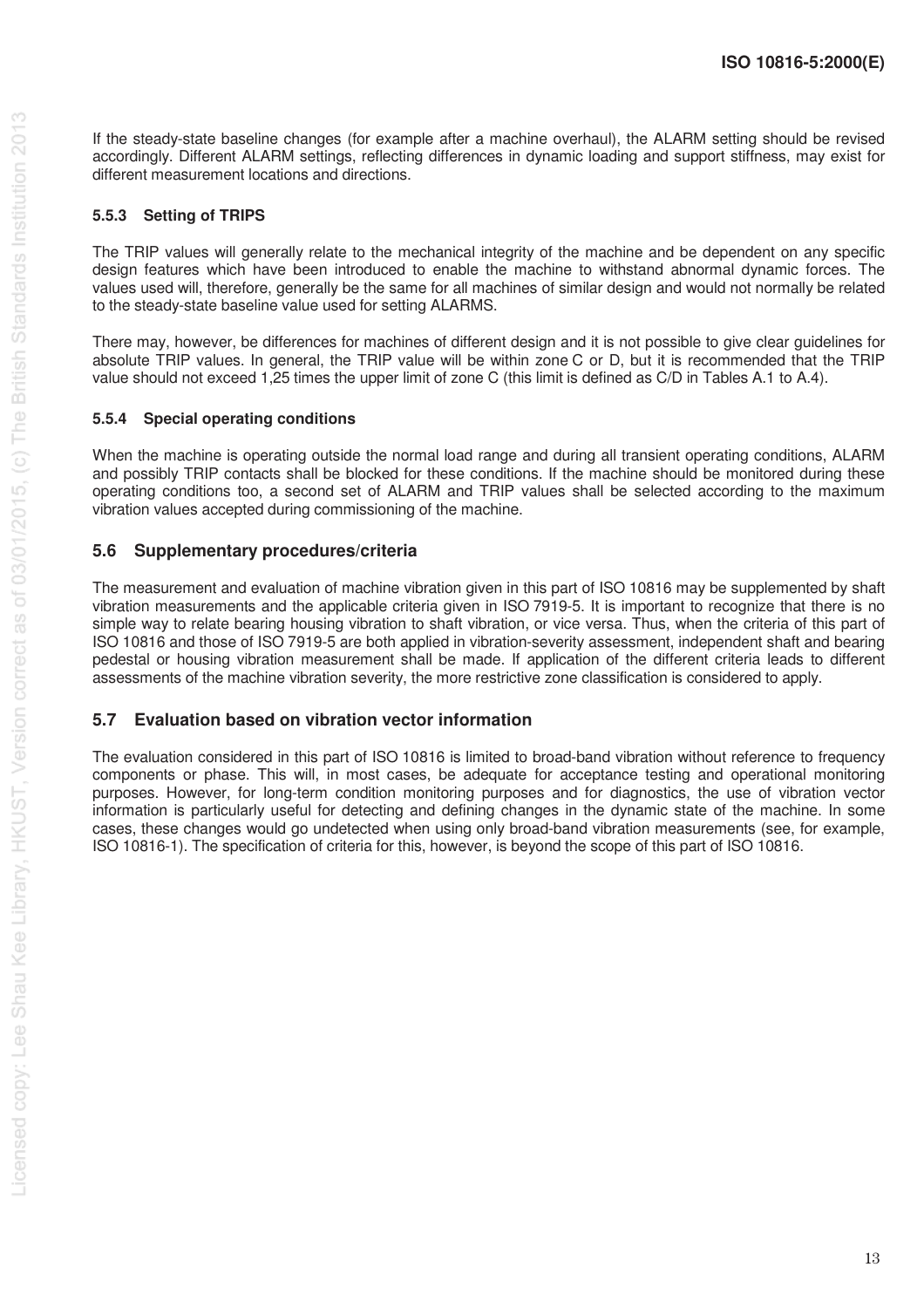## **Annex A**

(normative)

### **Evaluation zone boundaries**

Recommended values for the zone boundaries are give in Tables A.1 to A.4 for the four principal machine groups covered by this part of ISO 10816. They apply to the broad-band r.m.s. values of vibration velocity and the peak-topeak values of vibration displacement when measured with equipment as specified in 4.4 on the bearing pedestals or housings in the radial direction. They are valid only for turbine operation within the contractually permissible steadystate range as well as at other load conditions, if the machine set has been made suitable for these particular conditions (for restrictions, see 5.3.1 to 5.3.3).

NOTE 1 Limiting values are defined by statistical evaluation of measured data (see annex C). They are not derived from an evaluation of the operational behaviour (e.g. occurrence of faults) of individual machines.

For some machine groups, recommended zone boundary values have to be subdivided corresponding to the differences in radial bearing stiffness. Separate values are given for the different measurement locations shown in Figures 1 to 4.

Zone boundary values are specified for both measurement quantities. If both quantities (vibration velocity and displacement) are measured and compared to the corresponding values in Tables A.1, A.3 and A.4, the evaluation which is most restrictive shall apply.

NOTE 2 Machines with Francis turbines might have higher vibration values at the bearing housings when there are draft tube excitations. Experience has shown that this excitation can occur even under standard operating conditions. In the case of heavy draft tube excitations at Francis turbines, the zone boundary values specified in Tables A.1, A.3 and A.4 have limited applicability. At present, insufficient measurement data are available to specify limits for machines with heavy draft tube excitations.

| Table A.1 — Recommended evaluation zone boundaries for machines of Group 1: Horizontal machine sets  |
|------------------------------------------------------------------------------------------------------|
| with pedestal or end-shield bearings mounted on rigid foundation, usually with operational speeds of |
| above 300 r/min                                                                                      |

|                                                                                                                                                                                                                           | At measurement location 1, 2, 3 and 4 |                 |  |
|---------------------------------------------------------------------------------------------------------------------------------------------------------------------------------------------------------------------------|---------------------------------------|-----------------|--|
| Zone boundary                                                                                                                                                                                                             | Peak-to-peak<br>displacement          | R.m.s. velocity |  |
|                                                                                                                                                                                                                           | μm                                    | mm/s            |  |
| A/B                                                                                                                                                                                                                       | 30                                    | 1,6             |  |
| B/C                                                                                                                                                                                                                       | 50                                    | 2,5             |  |
| C/D                                                                                                                                                                                                                       | 4,0<br>80                             |                 |  |
| <b>NOTE</b><br>Vibration levels of two-jet Pelton machines are strongly<br>influenced by the orientation of the resulting steady-state force vector and<br>the operating jet (lower or upper) under part-load conditions. |                                       |                 |  |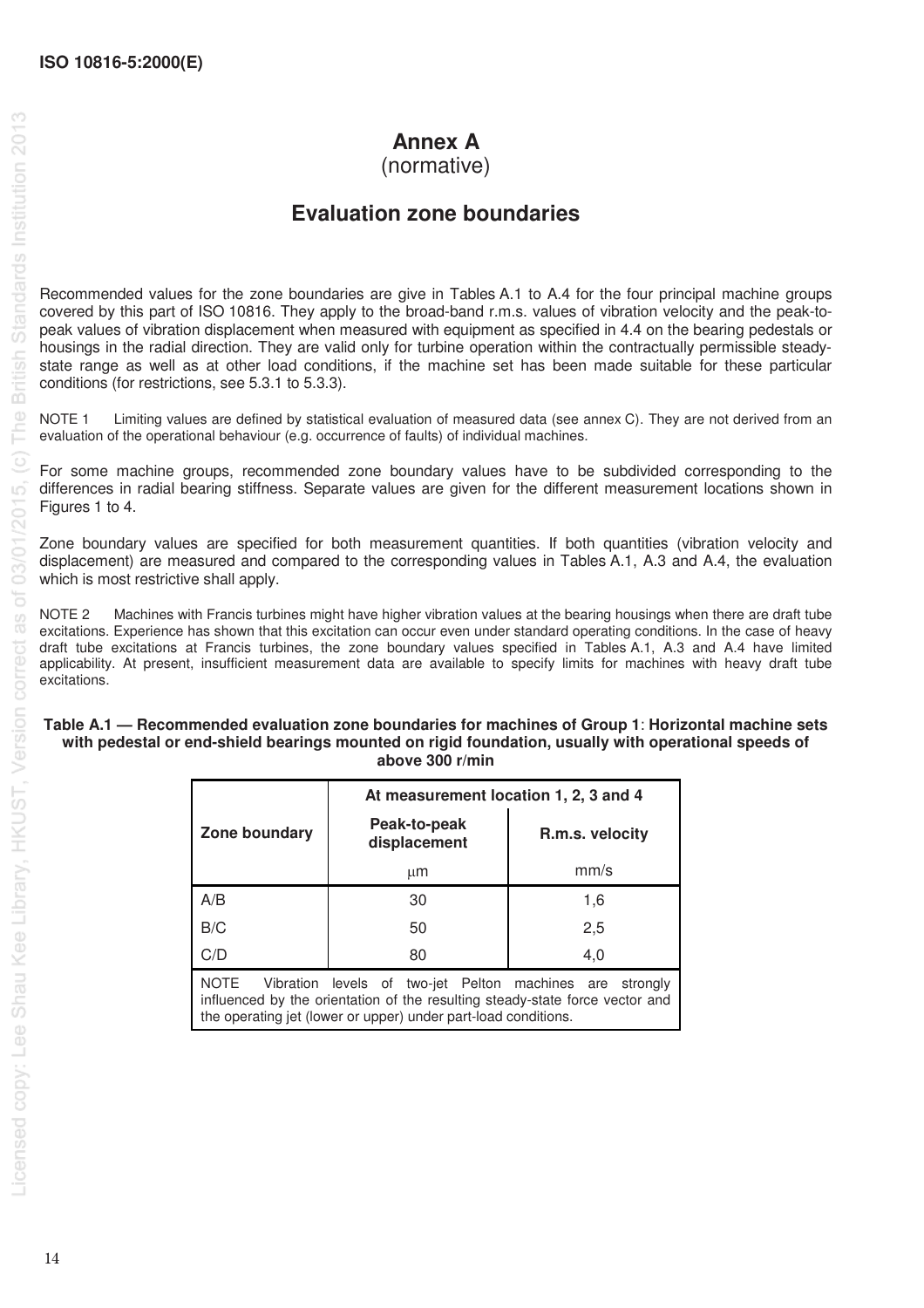#### **Table A.2 — Recommended evaluation zone boundaries for machines of Group 2: Horizontal machine sets with bearing housings which are only braced against the casing of the hydraulic machine, usually with operational speeds of less than 300 r/min**

| Zone boundary                                                                                                                                                                                                                                                                                                                                                                                                                                               | At measurement location 1 and 2<br>R.m.s. velocity<br>mm/s |  |
|-------------------------------------------------------------------------------------------------------------------------------------------------------------------------------------------------------------------------------------------------------------------------------------------------------------------------------------------------------------------------------------------------------------------------------------------------------------|------------------------------------------------------------|--|
| A/B                                                                                                                                                                                                                                                                                                                                                                                                                                                         | 2,5                                                        |  |
| B/C                                                                                                                                                                                                                                                                                                                                                                                                                                                         | 4,0                                                        |  |
| C/D                                                                                                                                                                                                                                                                                                                                                                                                                                                         | 6,4                                                        |  |
| NOTE<br>Displacement values cannot at present be given for this machine<br>group since vibrations of the bulb with very low frequencies and high<br>displacement amplitudes are frequently transmitted to the machine<br>bearings. They may disguise at these parts all vibration displacement<br>values originating from the machine itself. The recommended zone<br>boundary values are not applicable to the evaluation of bulb vibration<br>amplitudes. |                                                            |  |

**Table A.3 — Recommended evaluation zone boundaries for machines of Group 3: Vertical machine sets with bearing housings which are all braced against the foundation, usually with operational speeds of between 60 r/min and 1 800 r/min**

|               | At all main bearings               |                         |  |
|---------------|------------------------------------|-------------------------|--|
| Zone boundary | Peak-to-peak<br>displacement<br>μm | R.m.s. velocity<br>mm/s |  |
|               |                                    |                         |  |
| A/B           | 30                                 | 1,6                     |  |
| B/C           | 50                                 | 2,5                     |  |
|               | 80                                 | 4,0                     |  |

**Table A.4 — Recommended evaluation zone boundaries for machines of Group 4: Vertical machine sets with lower bearing housings braced against the foundation and upper bearing housings braced against the generator stator only, usually with operational speeds of between 60 r/min and 1 000 r/min**

|               | At measurement location 1    |                 | At all other main bearings   |                 |
|---------------|------------------------------|-----------------|------------------------------|-----------------|
| Zone boundary | Peak-to-peak<br>displacement | R.m.s. velocity | Peak-to-peak<br>displacement | R.m.s. velocity |
|               | цm                           | mm/s            | um                           | mm/s            |
| A/B           | 65                           | 2,5             | 30                           | 1,6             |
| B/C           | 100                          | 4,0             | 50                           | 2,5             |
| C/D           | 160                          | 6,4             | 80                           | 4,0             |

NOTE 1 If a machine has a lower generator bearing without bracing against the foundation, the vibration should be evaluated according to measurement location 1.

NOTE 2 Umbrella-type machines belong to this group, evaluation zone boundaries are those for the main bearings.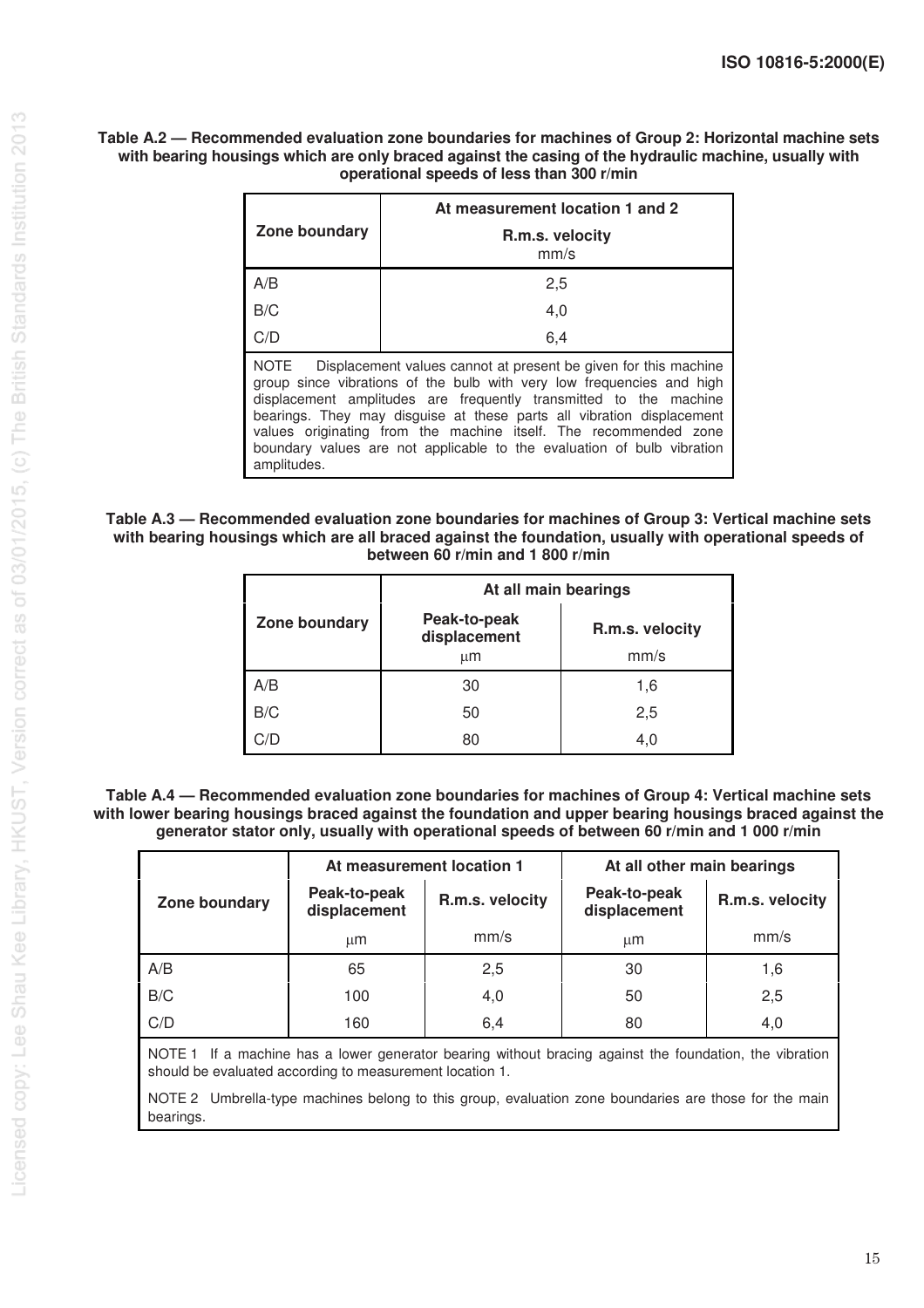## **Annex B**

#### (informative)

## **Special features of bearing housing vibration of hydraulic machine sets**

#### **B.1 General**

The principles of the mechanics of bearing housing vibration are explained in ISO 10816-1. They are based mainly on a broad spectrum of theoretical and experimental investigations on horizontal shaft machines. Until now, not as much attention has been paid to machines with vertical shafts which are more common for hydraulic machine sets.

For hydraulic machines, bearing housing vibration may occur over a wide range of frequencies. Possible causes of vibration are given in B.2 to B.4.

#### **B.2 Mechanical causes**

These are incorrect shaft alignment, bearing anisotropy, loose assemblies in rotating or stationary parts, and residual unbalance in the runner or impeller, the generator or the exciter rotor.

Frequencies to be expected are the frequency of rotation and its harmonics.

#### **B.3 Electrical causes**

These are inadequately equalized magnetic pull in the rotor of the coupled electrical machines.

Frequencies to be expected are the frequency of rotation and its harmonics.

#### **B.4 Hydraulic causes**

#### **B.4.1 Flow through the waterways**

Frequencies to be expected are the frequency of rotation, frequency of the blade or bucket passing, or various combinations of these.

#### **B.4.2 Draft tube flow instabilities**

These occur in Francis turbines even during steady-state operation outside the optimum efficiency range.

Frequencies to be expected are those below the frequency of rotation, often down to one-third to one-quarter of it. Resonance with hydraulic structures or with the grid might occur, aggravating the phenomenon.

#### **B.4.3 Cavitation**

This is due to incorrect flow conditions around the runner or impeller blade profiles, and occurs mostly within the higher load ranges. Another important reason for cavitation is a change in tail water level.

Frequencies to be expected are usually high ones, as for bursts.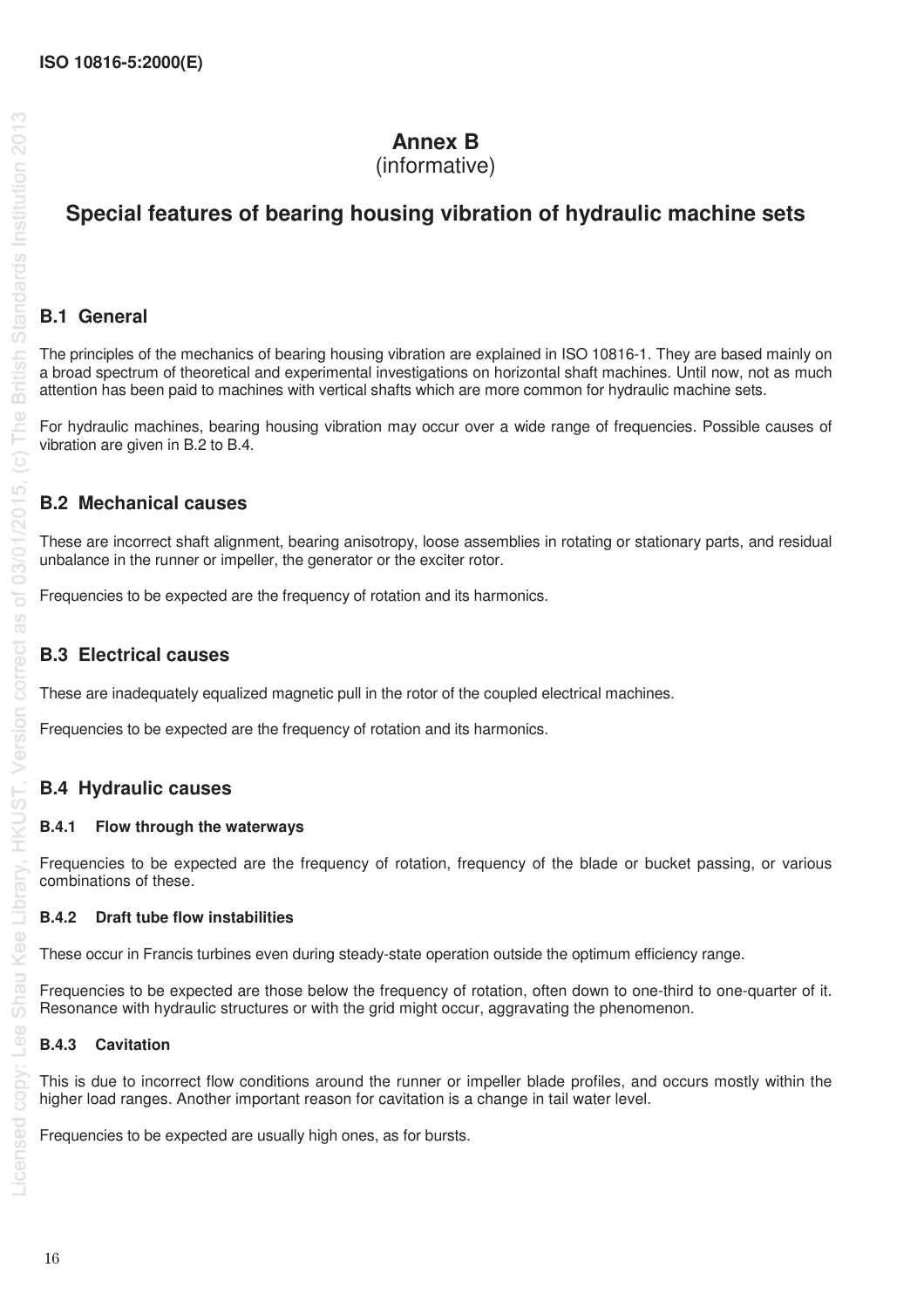#### **B.4.4 Hydroelastic vibration**

This can be due to incorrectly shaped discharge edges of hydraulic profiles (blades, buckets, stayvanes, etc.).

Frequencies to be expected are from below 100 Hz to several kilohertz (depending on profile dimensions and flow velocities). Often a pronounced beat character is observed.

#### **B.4.5 Self-excited vibrations**

These occur where the movement of mechanical parts (seals, clearances) influences the flow around or through them.

Frequencies to be expected are those slightly above the frequency of rotation, often coinciding with the bending natural frequencies of the rotating system.

In machines of type Group 3 and 4 at part-load or overload, higher vibration may occur due to hydraulic vortices. Provided that such machine conditions with restricted operational periods do not effect fatigue of main structural members (even with higher vibration levels but lying below the recommended limiting zones), the machine set may be made suitable also for these particular operating conditions.

#### **B.5 Additional excitations**

During regular transient operating conditions such as start-up and shut-down, additional excitation forces interact with the runner, inducing a wider spectrum and higher amplitudes. During load rejections, even Kaplan turbines can be subjected to draft tube instabilities (see B.4.2) with considerable subsynchronous bearing vibration amplitudes. Under similar conditions (especially for rotor arrangements with only two radial bearings) resonance phenomena can be observed at certain speeds while decelerating, with bearing vibration amplitudes containing one or more of the rotor's natural frequencies corresponding to the instantaneous speed.

At frequent transient operating conditions, such as start-up and shut-down, random excitations with broad-band spectra are dominant. In the case of extreme transients, occurring for example at a failure of a shut-off valve, the intensity of this broad-band excitation spectrum increases even more.

In contrast to thermal machines, hydraulic machines can normally be started-up and shut-down or power can be changed rapidly and frequently. Hydraulic machines are therefore often used for peak-load supply or for frequency and power control. Since such operations also involve frequent starts and stops, and often rapid changeover from one operational state to the other, these machines are exposed to enhanced vibration and stress. For peak-load or pumpstorage equipment, transient operating conditions can become so frequent that the sum of the time intervals of increased vibration amounts to more than 1 ‰ of the overall operating time. These frequent transient operating conditions should then be evaluated separately with respect to the additional stress and fatigue on the bearings and other involved parts of the machine.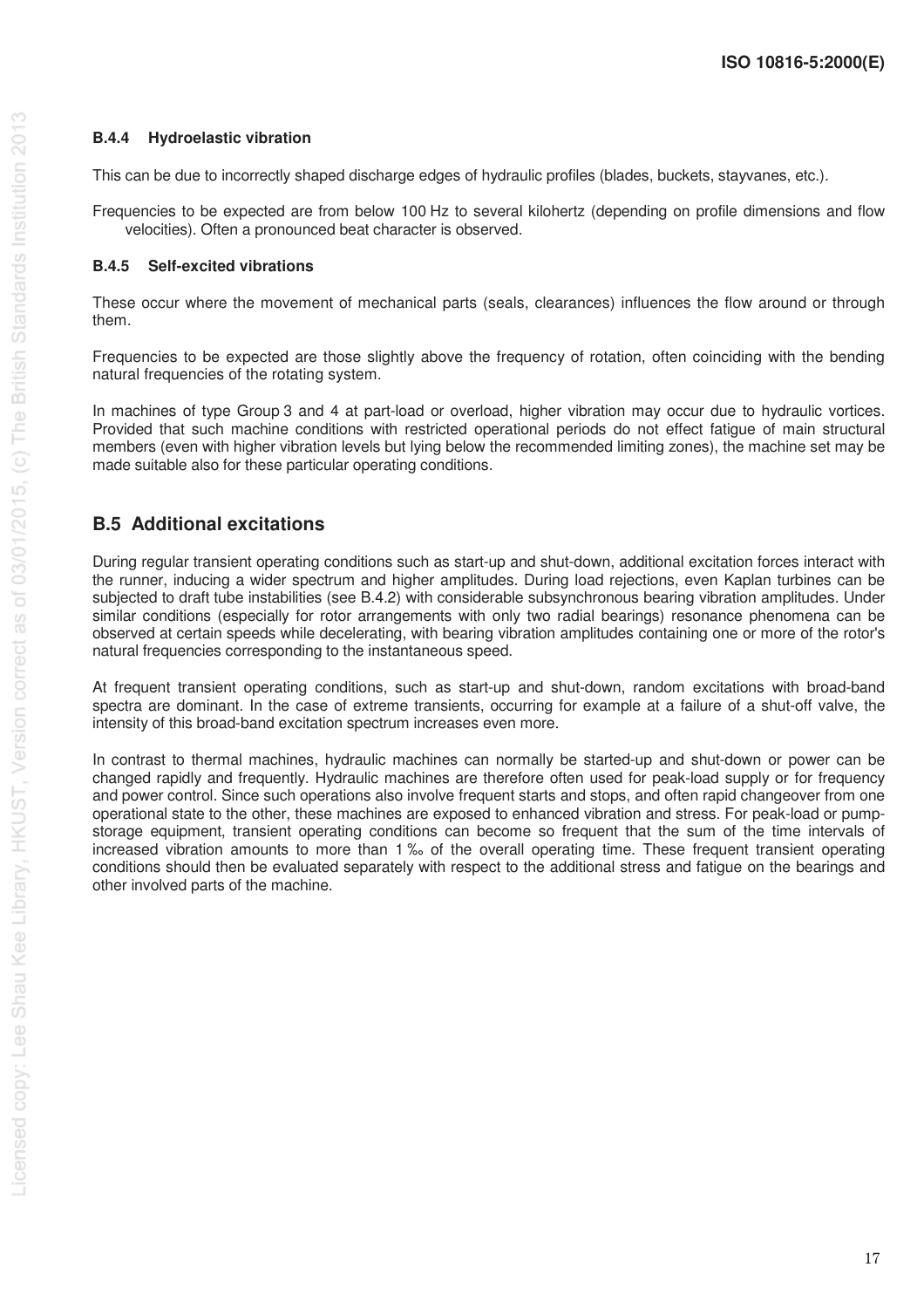## **Annex C**

(informative)

## **Analysis procedure and applied regression technique**

Using data (measured quantities on bearing housings or pedestals) collected from 11 countries, two databases were established (data from different machine types with vertical or horizontal shaft orientation and different speeds). The databases were structured as follows:

- measured bearing housing displacement  $s_{p-n}$  versus rotational speed of the machine;
- measured bearing housing velocity  $v_{\text{rms}}$  versus rotational speed of the machine.

On some of the submitted rough data, modifications were necessary because of incompatibility. With the improved data sets the following steps in the described procedure (using a software package for statistical analysis) were performed (see reference [5]):

- a) proof of data distribution within the specified speed range;
- b) regression analysis using a "Multiplicative model"  $Y = aX^b$  with transformed data in a log-log scaled database with the dependent variable *displacement* or *velocity* and the independent variable *rotational speed*;
- c) computation and plot of
	- analysis of variance,
	- lack of fit and pure error test,
	- mean value regression curve with a defined 98 % probability limit and prediction limits (between 60 % and 95 % in steps of 5 %),
	- residuals,
	- normal plot of cumulative residuals,
	- *F*-test (for significance of regression model);
- d) linearization of computed prediction curves (mainly near the boundaries, in the low- and high-speed range) in a double logarithmic scale;
- e) definition of the prediction limit curve 85 % as zone boundary B/C, which implies that 92,5 % of all collected measurement data are below this evaluated prediction curve;
- f) the ratios between the zone boundaries A/B, B/C and C/D were found through intensive discussions within the working group and with experts in other working groups about safety margins and trip or alarm settings.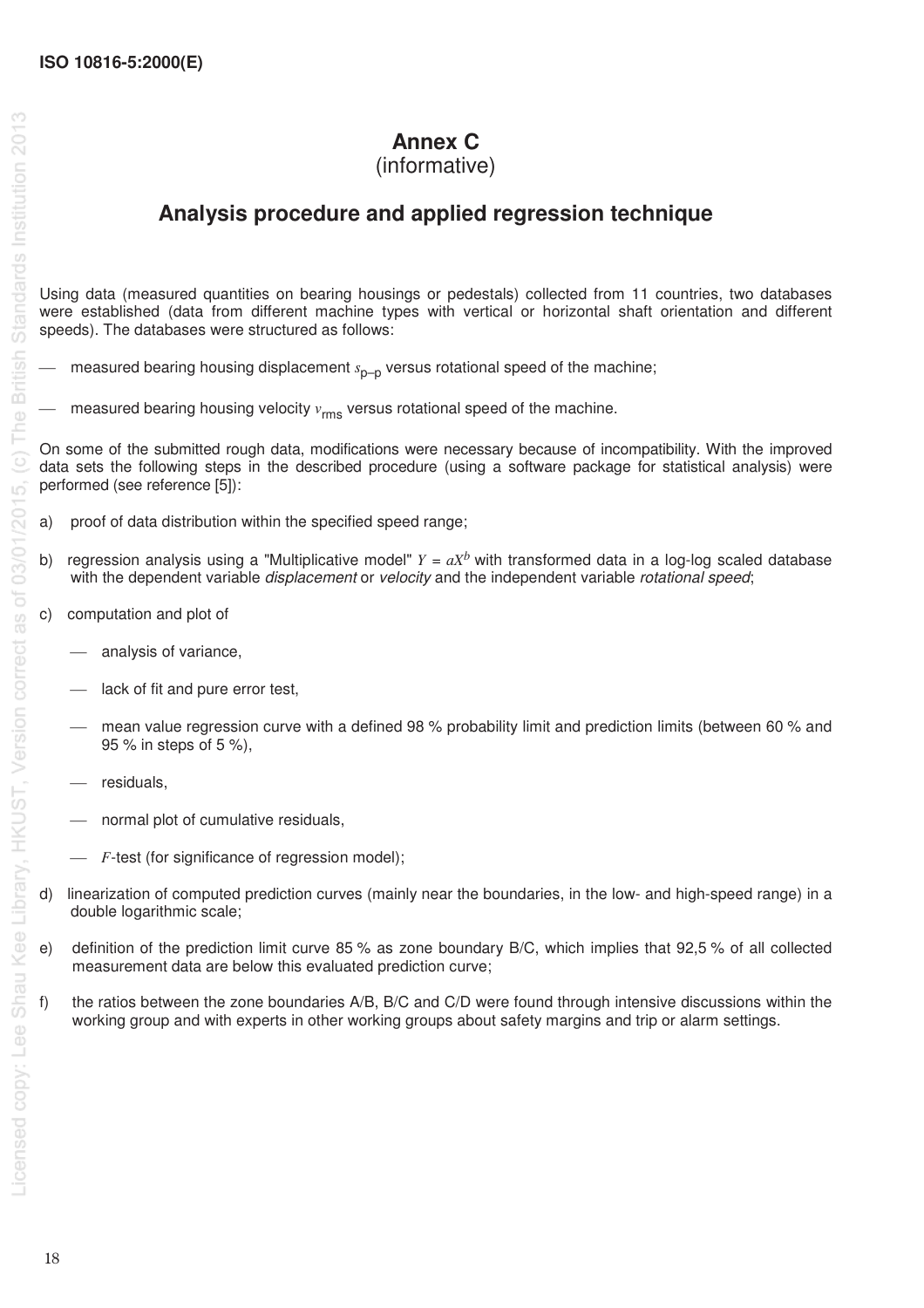## **Bibliography**

- [1] ISO 2954, Mechanical vibration of rotating and reciprocating machinery Requirements for instruments for measuring vibration severity.
- [2] ISO 7919-1, Mechanical vibration of non-reciprocating machines Measurements on rotating shafts and evaluation criteria — Part 1: General guidelines.
- [3] ISO 7919-5, Mechanical vibration of non-reciprocating machines Measurements on rotating shafts and evaluation criteria — Part 5: Machines sets in hydraulic power generating and pumping plants.
- [4] ISO 10816-3, Mechanical vibration Evaluation of machine vibration by measurements on non-rotating parts — Part 3: Industrial machines with nominal power above 15 kW and nominal speeds between 120 r/min and 15000 r/min when measured in situ.
- [5] Schmid; Guetl and Posch. Statistical analyses for the evaluation of limiting curves Bearing housing vibration. Technical Report, Tiroler Wasserkraftenwerke, Innsbruck, August 1993.